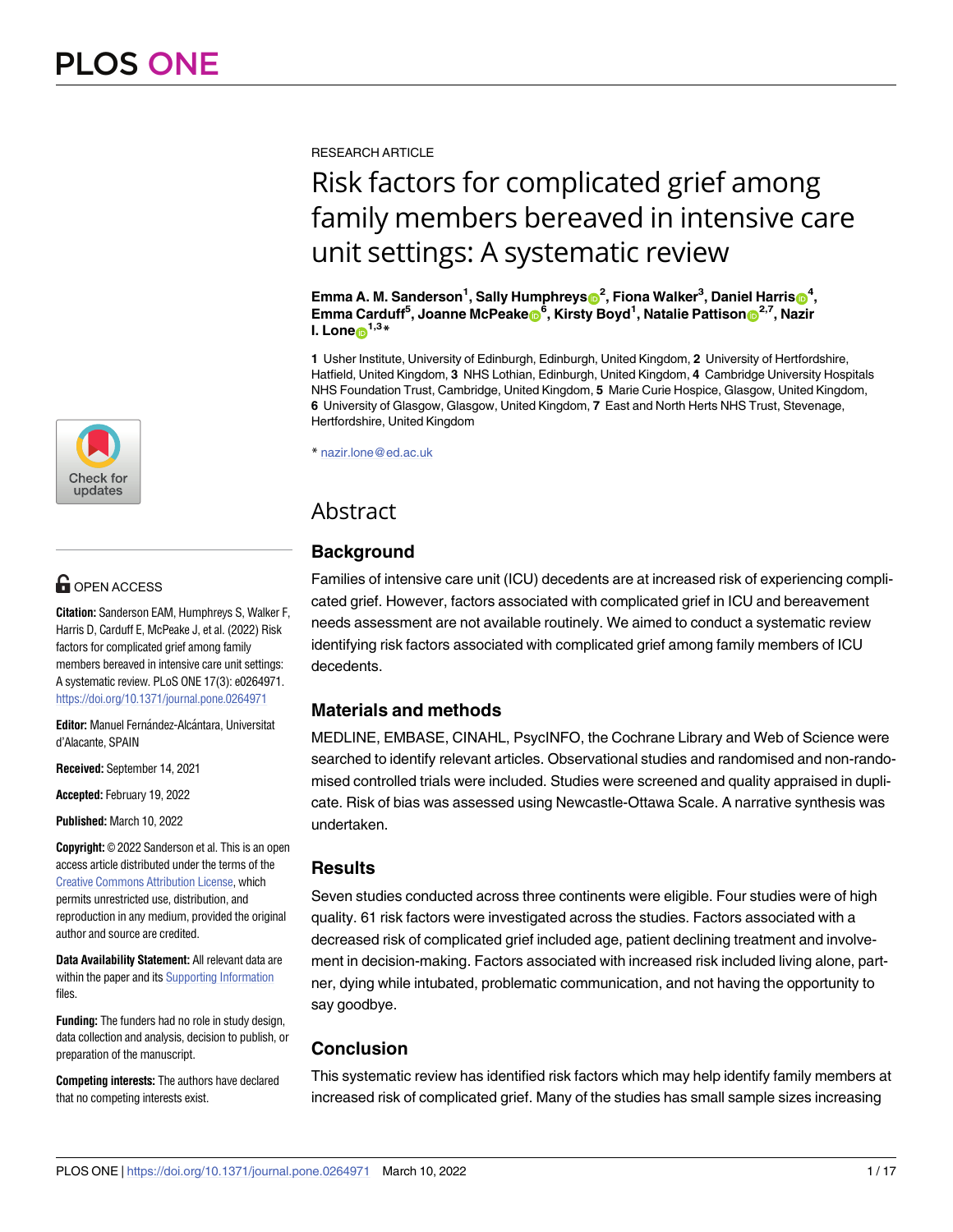<span id="page-1-0"></span>the risk of erroneously reporting no effect due to type II error. Some factors are specific to the ICU setting and are potentially modifiable. Bereavement services tailored to the needs of bereaved family members in ICU settings are required. (PROSPERO registration ID 209503)

### **Introduction**

Most people will experience bereavement during their lifetime. For many, the period following death can be disruptive and time is needed to adjust and accept the death of a loved one. Most individuals adapt to their loss and can integrate back into their life, often within a few months after the death [[1\]](#page-14-0). However, a proportion of individuals experience prolonged, intense grieving that affects physical and mental health, and impacts on social and emotional wellbeing. This response is referred to as complicated grief [\[2\]](#page-14-0). Features may include guilt, anger, denial, emotional numbness or difficulty in engaging with activities [\[2\]](#page-14-0). Complicated grief is increasingly referred to as "prolonged grief disorder" and this term is now included in both the 11th edition of the International Classification of Diseases-11 and the 5th edition of the Diagnostic and Statistical Manual of Mental Disorders [\[3\]](#page-14-0).

The proportion of individuals who experience complicated grief following a bereavement has been estimated to be between 5 and 10% in the general population [[4](#page-14-0)]. In contrast, studies have shown that there is a much higher prevalence in family members bereaved in intensive care unit (ICU) settings, with studies estimating a prevalence of 46%-52% [\[5,](#page-14-0) [6](#page-14-0)]. Risk factors for complicated grief have been identified in non-ICU settings, which have led to the development of bereavement risk assessment screening tools for hospice and community settings [\[7\]](#page-14-0). However, given the highly technical environment and the frequency of sudden deaths in ICU compared to the wider hospital or community settings, it is possible that individual factors which are specific to the ICU context have not been considered in previous work. Furthermore, the COVID-19 pandemic has highlighted the unique challenges of supporting family members during and after end-of-life care in ICUs [\[8](#page-14-0), [9](#page-14-0)].

Several reviews have been conducted previously to evaluate risk factors for complicated grief in the general population  $[10, 11]$  $[10, 11]$  $[10, 11]$ , and specifically in family caregivers  $[12, 13]$  $[12, 13]$  $[12, 13]$  $[12, 13]$  $[12, 13]$ . However, there are no published systematic reviews specifically investigating risk factors for complicated grief in the ICU context. Therefore, we aimed to systematically review published studies investigating factors associated with complicated grief among family members of patients dying in ICU (ICU decedents).

#### **Methods**

The Preferred Reporting Items for Systematic Review and Meta-Analysis Protocols (PRIS-MA-P) [[14](#page-14-0)] was used to develop the protocol for this systematic review and was then registered (PROSPERO ID: 209503). The PRISMA checklist was followed to conduct and report the review [[15](#page-14-0)]. Studies included in the review were limited to those in which study participants were adult family members of patients admitted to adult ICUs. No limitations were in place for publication dates. Cohort studies, case-control studies, cross-sectional studies and randomised and non-randomised controlled trials were eligible to be included. Editorials, casereports, case-series, conference proceedings and qualitative research were excluded. Publications with only abstracts were also excluded. In addition, studies that did not provide a quantitative measure of association with the outcome were excluded. Furthermore, studies which investigated families of patients admitted to paediatric or neonatal critical settings were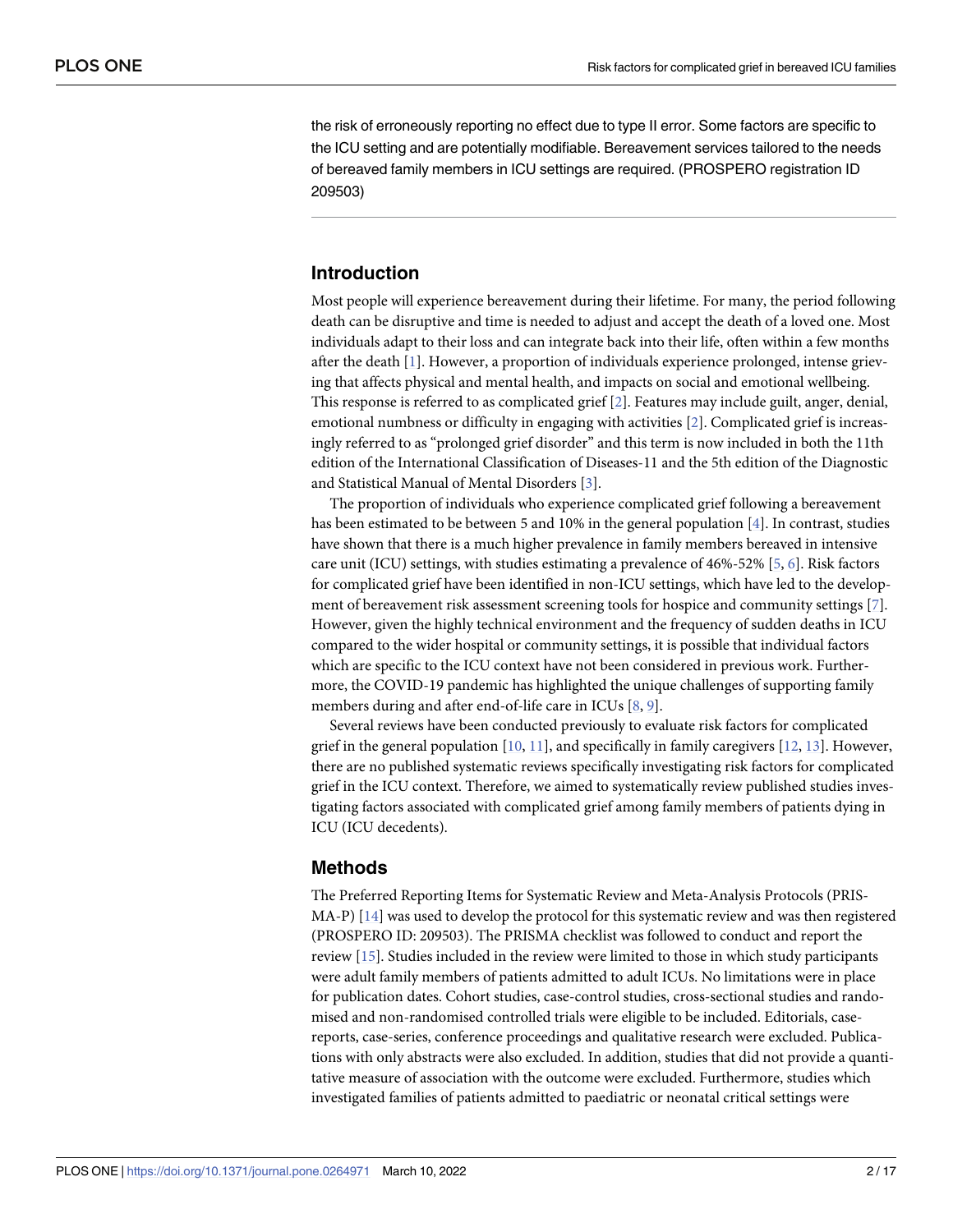<span id="page-2-0"></span>excluded. Due to a lack of translation resource, the review was limited to studies published in English.

#### **Databases and search strategy**

Search strategies were developed with the help of a medical librarian and the following databases were searched on 05/01/2022: MEDLINE, EMBASE, CINAHL, PsycINFO, the Cochrane Library and Web of Science. In addition, reference lists of the identified papers and review articles were searched to identify any further studies. We used a combination of controlled vocabulary and non-controlled terms to capture the main concepts in search strategies: "intensive care", "bereavement", "risk factors" and "complicated grief" (see S1 [Table](#page-13-0) for complete search strategy).

#### **Data management and extraction**

The results from the search were imported into a reference management software package and duplicates were removed. Abstracts were independently screened by two reviewers and full text of papers were retrieved and independently assessed in duplicate. Reviewers used eligibility criteria determined *a priori*. Disagreements were resolved by involving a third review author.

The following data were extracted by a single reviewer and tabulated from eligible articles: publication information (study author, year and years conducted), study characteristics (including study design and statistical methodology), participant characteristics (population, sample size and relationship to deceased), risk factors (number reported or assessed, when they were ascertained and how they were ascertained) and outcome measures (definition, measurement tool, proportion of individuals with outcome and when outcome was assessed). The result of interest was the association between potential risk factors and complicated grief. Where possible odds ratios, risk ratios or hazard ratios were extracted for both univariable and multivariable analyses along with the relevant 95% confidence intervals. If this was not available, another relevant measure of association was extracted with its corresponding p-value. Data were extracted for all time points where results were reported.

#### **Quality assessment, risk of bias and data synthesis**

The Newcastle-Ottawa Scale (NOS) [\[16\]](#page-14-0) was used to assess the risk of bias for observational studies. It was conducted independently by two reviewers, with the results synthesised together by a third reviewer. Any disagreements were resolved using the third reviewer. Results were tabulated and a narrative synthesis was conducted due to great variability in the risk factors assessed and measures of association, thus precluding a meta-analysis.

#### **Results**

#### **Study selection and characteristics**

[Fig](#page-3-0) 1 shows the study selection process. Of the 574 articles identified, seven were eligible to be included in this review [\[6,](#page-14-0) [17–](#page-14-0)[22](#page-15-0)] The main characteristics of the studies are described in Tables [1](#page-4-0) and [2](#page-5-0). The studies were conducted between 2005 and 2015, four were conducted in France and the remaining three in Australia, Canada and the USA. Almost all studies were observational in nature, apart from one interventional study [\[18\]](#page-15-0). Most relatives included were children or a spouse/partner of the patient. The Inventory of Complicated Grief (ICG) or ICG-Revised was used in six studies and the Core Bereavement Items questionnaire for one [\[17\]](#page-14-0). The ICG is a 19-item questionnaire with first-person statements scored using a Likert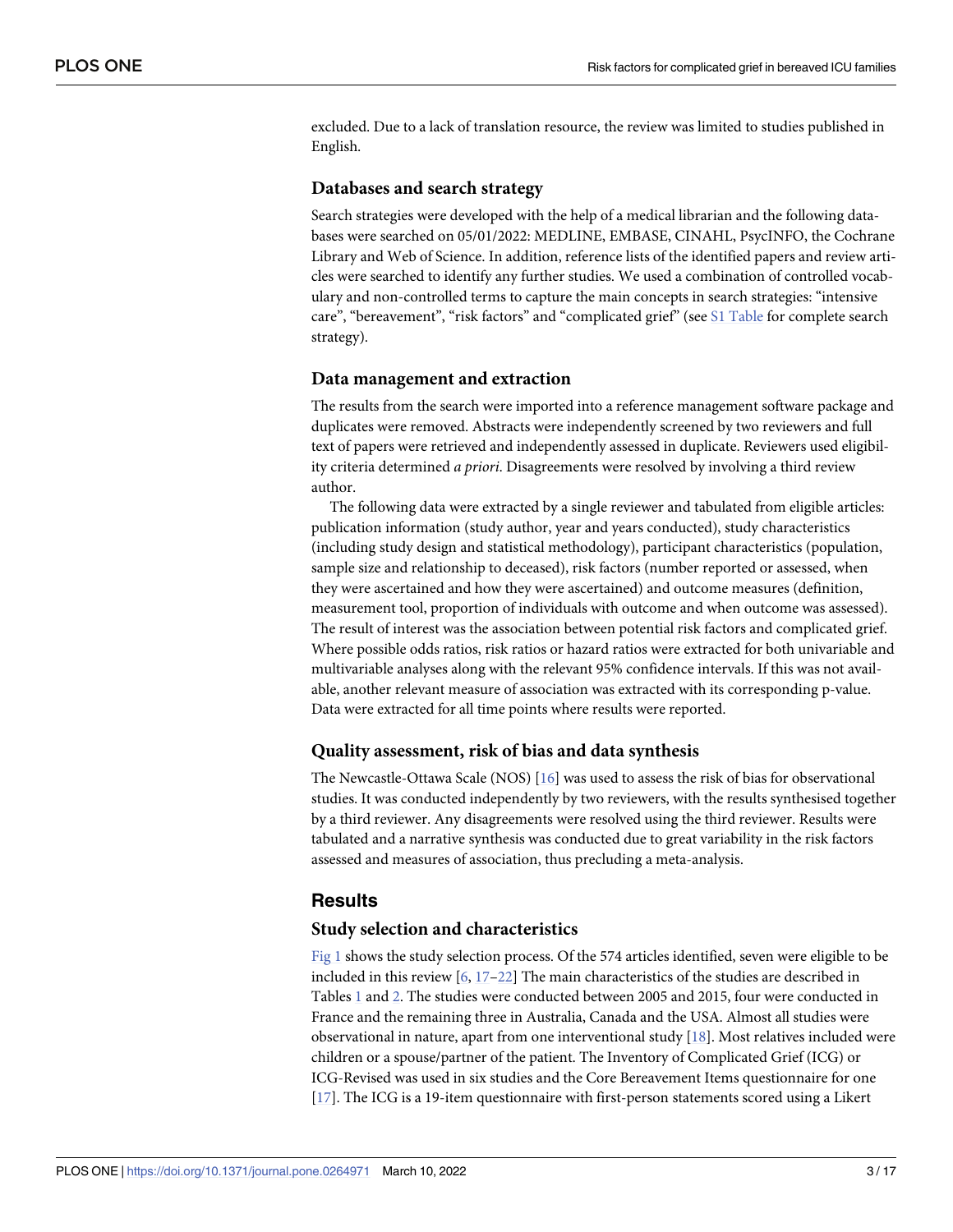<span id="page-3-0"></span>

**[Fig](#page-2-0) 1. PRISMA flow diagram indicating the selection process for articles identifying risk factors of complicated grief for family members of ICU decedents.**

<https://doi.org/10.1371/journal.pone.0264971.g001>

scale. A score greater than 25 suggests complicated grief is present [\[23\]](#page-15-0). The Core Bereavement Items questionnaire consists of 17 questions measuring the intensity of bereavement reactions by assessing 'core' bereavement experiences [\[24\]](#page-15-0).

A total of 61 different risk factors were investigated across all the studies. The risk factors that each study investigated are presented in [Table](#page-7-0) 3. These risk factors were grouped into seven categories, discussed below. A small number of risk factors, mainly demographic ones, were assessed by multiple studies, but most by only a single study.

#### **Quality appraisal and risk of bias**

The results of the quality appraisal are displayed in [Table](#page-9-0) 4. The overall quality of the studies varied. Four could be considered of higher quality, scoring 8 or 9 out of 9. The remaining three were of lower quality.

#### **Study results**

[Table](#page-10-0) 5 summarises the results by showing significant results at any time point for a risk factor associated with complicated grief and the direction of association, or no effect for univariable and multivariable analyses. Detailed results are available in the Supplement (S1 [Table](#page-13-0)).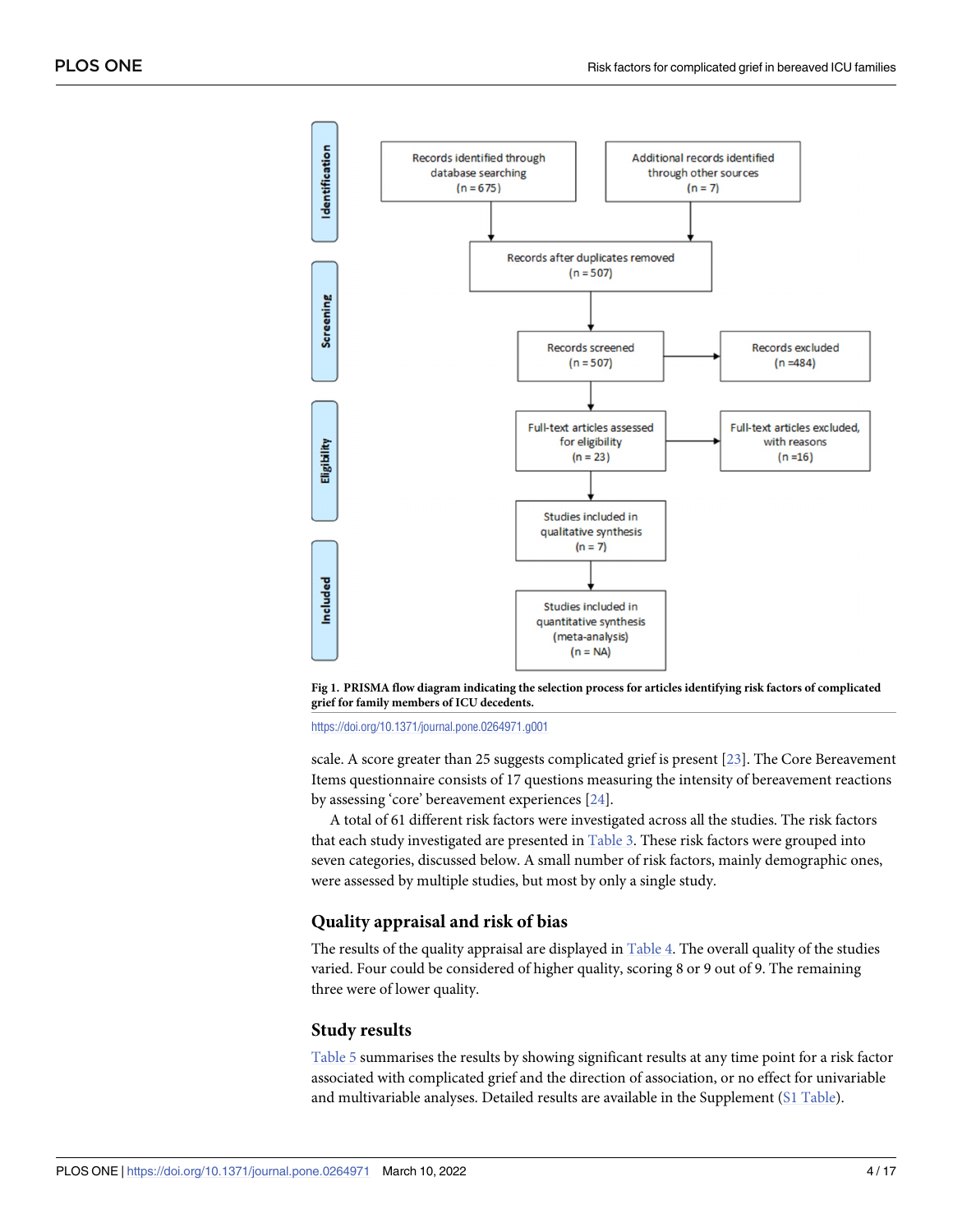| Author                              | Year | Years<br>Conducted | Country    | Study Design; study purpose<br>Population; No hospitals/ICUs<br>included                                                                                                                                                                       |                                                                                                                                                                           |                                     | Sample Size   Relationship to patient<br>(% )                                                      |
|-------------------------------------|------|--------------------|------------|------------------------------------------------------------------------------------------------------------------------------------------------------------------------------------------------------------------------------------------------|---------------------------------------------------------------------------------------------------------------------------------------------------------------------------|-------------------------------------|----------------------------------------------------------------------------------------------------|
| <b>Buckley</b><br>et al.            | 2015 | 2005-2008          | Australia  | Prospective cohort; describe<br>relationship between nature of<br>death and bereavement intensity<br>and examine modifying effects of<br>coping responses                                                                                      | Bereaved relatives of critical care unit<br>78<br>patients who were also participating<br>in the Cardiovascular Health in<br>Bereavement study; 5 hospitals               |                                     | Spouse/Partner 92; Parent<br>8                                                                     |
| Downar<br>et al.                    | 2018 | <b>NR</b>          | Canada     | Sequential explanatory design;<br>measure burden and predictors of<br>severe grief reactions, psychiatric<br>illness and social distress                                                                                                       | Bereaved family members of ICU<br>patient; 9 hospitals                                                                                                                    | 106                                 | Spouse/Partner 49; Child<br>26; Sibling 8; Parent 8;<br>Other 8                                    |
| Kentish-<br><b>Barnes</b><br>et al. | 2015 | 2011-2013          | France     | Prospective observational;<br>determine prevalence and risk<br>factors for CG                                                                                                                                                                  | Relatives of patients who'd died after<br>at least 48 hours in ICU and had<br>visited ICU at least once; 41 ICUs                                                          | 475                                 | <b>NR</b>                                                                                          |
| Kentish-<br><b>Barnes</b><br>et al. | 2016 | 2011-2013          | France     | Mixed methodology; creating a new<br>Relatives of patients who'd died after<br>at least 48 hours in ICU and had<br>questionnaire (CAESAR) to assess<br>relatives experience of dying and<br>visited ICU at least once; 41 ICUs<br>death in ICU |                                                                                                                                                                           | 475                                 | Spouse 33.9; Adult child<br>45.5; Parent 3.1; Sibling 9;<br>Other 8.5                              |
| Kentish-<br><b>Barnes</b><br>et al. | 2017 | 2014-2015          | France     | RCT; assessing effect of condolence<br>letter                                                                                                                                                                                                  | Family member of patient who had<br>stayed in ICU at least 2 days prior to<br>death and had visited at least once; 22<br><b>ICUs</b>                                      | 242 (123)<br>letter/119<br>control) | Adult child 40; Spouse/<br>Partner 35.6; Other 24.4                                                |
| Robert<br>2017<br>et al.            |      | 2013-2014          | France     | Prospective observational;<br>comparing IE to TW                                                                                                                                                                                               | Critically ill adults with decision to<br>withdraw mechanical ventilation and<br>main adult relative enrolled who had<br>been in ICU at least 48 hours; 43<br><b>ICUs</b> | 190 IE /212<br>TW                   | IE: Partner 37.6; Adult<br>Child 46; Parent 1.6;<br>Other 14.8                                     |
|                                     |      |                    |            |                                                                                                                                                                                                                                                |                                                                                                                                                                           |                                     | TW: Partner 31.1; Adult<br>Child 45.8; Parent 4.2;<br>Other 18.9                                   |
| Trevick<br>and Lord                 | 2017 | 2014-2015          | <b>USA</b> | Prospective cohort; investigate<br>psychological outcomes of family<br>and decision makers in neuro-ICU                                                                                                                                        | Family members of severely ill neuro<br>ICU patients where they met criteria<br>for palliative care consult; 1 medical<br>centre                                          | 41                                  | Spouse 13.3; Parent 6.7;<br>Child 36.7; Sibling 16.7;<br>Niece/Nephew 3.3;<br>Cousin 3.3; Other 20 |

<span id="page-4-0"></span>[Table](#page-2-0) 1. Publication data, study design information and details concerning the population for the 7 studies selected which assess potential risk factors for compli**cated grief.**

Abbreviations: NR: Not reported; IE: Immediate extubation; TW: Terminal weaning; CG: Complicated grief; RCT: Randomised-controlled trial; ICU: Intensive care unit

<https://doi.org/10.1371/journal.pone.0264971.t001>

Demographics. Older patient age was associated with a decreased risk in two studies; one conducted univariable analysis (OR 0.98, 95%CI 0.96–0.99;  $p = 0.017$ ) [\[6](#page-14-0)] and the other multivariable (OR 0.95, 95% CI 0.93–0.99, p*<*0.001) [\[18\]](#page-15-0). The gender of the family member had inconsistent associations with complicated grief; in univariable analyses, two studies showed no statistically significant results [\[17,](#page-14-0) [21\]](#page-15-0) and the other two had opposing findings with one suggesting females were at an increased risk [[6](#page-14-0)] and the other that men had higher scores on average [[22](#page-15-0)]. Two studies indicated that if the family member was a spouse or partner, or if the individual was living alone, then they were at an increased risk. Two studies indicated that older age of the family member was associated with a decreased risk, although two showed no effect. No other demographic demonstrated an association.

ICU characteristics/variables. The only ICU staff characteristic which showed an association was if the intensivist had been board certified before 2009 (OR 3.82, 95% CI 1.57–3.94;  $p = 0.003$  [[6](#page-14-0)]. Using vasopressors and dying while intubated were both associated with an increased risk. The patient declining ICU treatments was associated with a decreased risk of adverse outcomes among family members.

Communication disagreements/conflict. Family disagreements over end-of life decisionmaking and problematic communication with the physician or nurse were associated with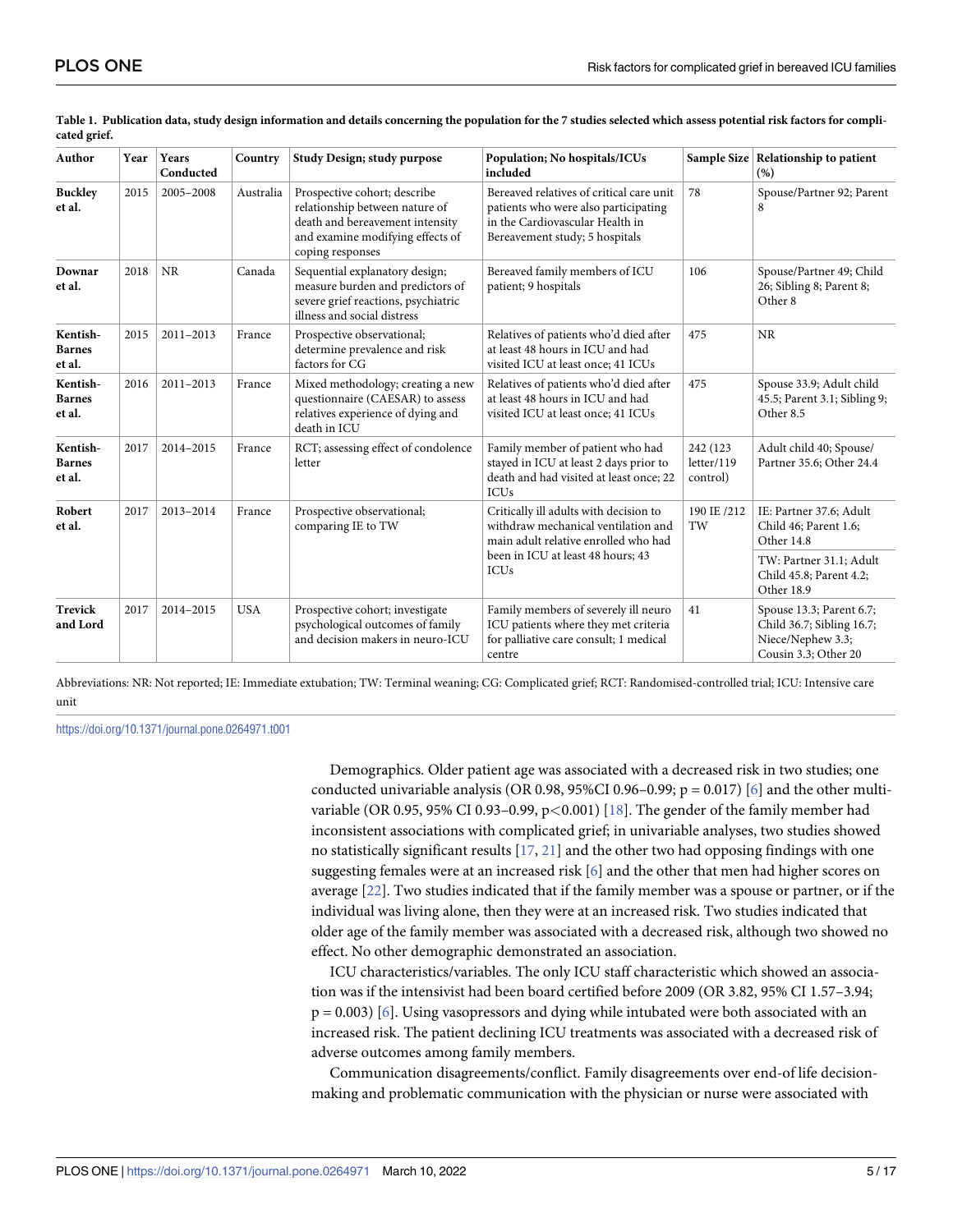| Author                            | <b>Timing of Risk</b><br>Factor<br>Measurement                             | Outcome                                                                                                                   | Method of<br>outcome<br>ascertainment | Definition of Time of<br>outcome                    | outcome<br>measurement<br>(for CG)                                                        | Number with<br>complicated<br>grief outcome<br>(%)                                            | No risk<br>factors<br>assessed/<br>reported | Method of<br>ascertaining risk<br>factors                                                                            | Method of<br>Association;<br>selection process<br>in model                                                                                |
|-----------------------------------|----------------------------------------------------------------------------|---------------------------------------------------------------------------------------------------------------------------|---------------------------------------|-----------------------------------------------------|-------------------------------------------------------------------------------------------|-----------------------------------------------------------------------------------------------|---------------------------------------------|----------------------------------------------------------------------------------------------------------------------|-------------------------------------------------------------------------------------------------------------------------------------------|
| <b>Buckley</b><br>2015            | Within 2 weeks<br>bereavement;<br>Coping<br>determinants 3<br>and 6 months | Intensity of<br>bereavement<br>reaction                                                                                   | $CBI-17$                              | Not given                                           | 3 and 6 months                                                                            | NA                                                                                            | 22                                          | Nature of death<br>questionnaire<br>and Brief COPE<br>inventory                                                      | Forced entry linear<br>regression; forced<br>entry with<br>variables $p<0.1$<br>from univariate<br>analysis included                      |
| Downar<br>2018                    | 3 months after<br>bereavement                                              | Severe grief<br>reaction                                                                                                  | ICG-revised                           | CG, PGD,<br>PCBRD or<br>total ICG<br>$score$ $>$ 25 | 3 months after<br>initial<br>questionnaire<br>(administered<br>3-5 months<br>after death) | 16(19)                                                                                        | 11                                          | Questionnaire                                                                                                        | Univariate linear<br>Regression and<br>kappa statistic;<br>none                                                                           |
| Kentish-<br><b>Barnes</b><br>2015 | 21 days after<br>death                                                     | Primary: CG<br>Secondary:<br>IES-r and<br>HADS scores                                                                     | <b>ICG</b>                            | ICG > 25                                            | 6 and 12<br>months                                                                        | 6 months: 147<br>(52.1); 12<br>months: 113<br>(53)                                            | 19                                          | Telephone<br>interview with<br>questionnaire;<br>electronic case-<br>record form<br>completed by<br><b>ICU</b> staff | Mixed multivariate<br>logistic regression;<br>stepwise selection<br>(where $p<0.020$ in<br>univariate)                                    |
| Kentish-<br><b>Barnes</b><br>2016 | 21 days after<br>death                                                     | CG, PTSD,<br>anxiety and<br>depression<br>symptoms                                                                        | <b>ICG</b>                            | ICG > 25                                            | 6 and 12<br>months                                                                        | 6 months: 140<br>(52.4); 12<br>months: 112<br>(54.1)                                          | $\mathbf{1}$                                | Questionnaire<br>via telephone<br>interview                                                                          | Logistic<br>Regression; none                                                                                                              |
| Kentish-<br><b>Barnes</b><br>2017 | 30 days after<br>death for<br>relative;<br>unclear for<br>patient          | ICG Score and<br>of high risk for<br>CG<br>(Secondary)<br>Primary:<br>HADS score,                                         | <b>ICG</b>                            | $ICG \geq 25$                                       | 6 months                                                                                  | Letter: 38<br>(27.6);<br>Control: 24<br>(27.0)                                                | $\overline{4}$                              | Telephone<br>interview                                                                                               | Multivariate<br>logistic regression;<br>stepwise selection<br>(where univariate<br>analysis significant<br>at 5% level or<br>selected for |
|                                   |                                                                            | anxiety and<br>depression<br>Secondary:<br>HADS and<br>IES-R score,<br>anxiety and<br>depression and<br><b>PTSD</b>       |                                       |                                                     |                                                                                           |                                                                                               |                                             |                                                                                                                      | predictive value<br>based on previous<br>reports)                                                                                         |
| Robert<br>2017 [20]               | At study<br>inclusion                                                      | CG<br>(Secondary)<br>Primary:<br>PTSD-related<br>symptoms,<br>IES-r score                                                 | <b>ICG</b>                            | ICG > 25                                            | 6 and 12<br>months                                                                        | 6 months: IE<br>58 (34.5), TW<br>80 (43.0); 12<br>months: IE 55<br>$(36.2)$ , TW 54<br>(34.0) | $\mathbf{1}$                                | Clinical data<br>collected                                                                                           | Linear and logistic<br>regression;<br>selected post-hoc<br>based on clinical<br>considerations and<br>between group                       |
|                                   |                                                                            | Secondary:<br>patient comfort<br>during dying<br>process,<br>anxiety,<br>depression, job<br>strain score for<br>ICU staff |                                       |                                                     |                                                                                           |                                                                                               |                                             |                                                                                                                      | imbalances                                                                                                                                |

<span id="page-5-0"></span>[Table](#page-2-0) 2. Details concerning outcome measurement, risk factor measurement and method of association between the two for the articles investigating potential risk **factors for complicated grief.**

(*Continued*)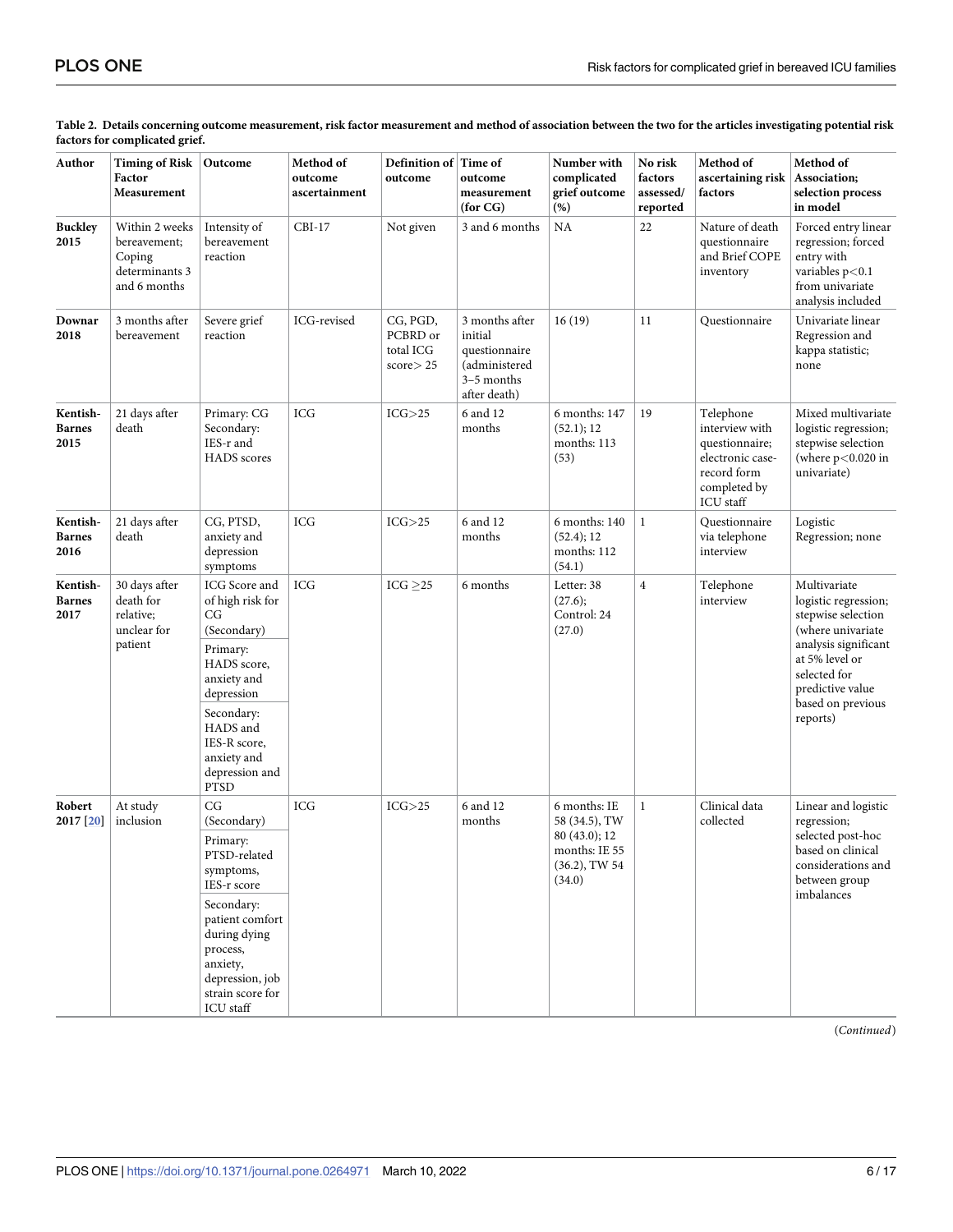#### <span id="page-6-0"></span>**Table 2.** (Continued)

| Author               | Timing of Risk<br>Factor<br>Measurement                | Outcome                                                                       | Method of<br>outcome<br>ascertainment                                                            | Definition of Time of<br>outcome | outcome<br>measurement<br>(for CG) | Number with<br>complicated<br>grief outcome<br>(%) | No risk<br>factors<br>assessed/<br>reported | Method of<br>ascertaining risk<br>factors | Method of<br>Association;<br>selection process<br>in model     |
|----------------------|--------------------------------------------------------|-------------------------------------------------------------------------------|--------------------------------------------------------------------------------------------------|----------------------------------|------------------------------------|----------------------------------------------------|---------------------------------------------|-------------------------------------------|----------------------------------------------------------------|
| Trevick<br>2017 [22] | Majority 1<br>month after<br>death (some 6)<br>months) | CG (Primary)<br>Primary:<br>PTSD:<br>Secondary:<br>IES-r and ICG-<br>r scores | ICG-revised,<br>adapted version<br>given to<br>relatives if index<br>patient was still<br>living | $ICG-R > 36$                     | 1 and 6 months                     | 1 month: 6<br>(23.1); 6<br>months: 5<br>(21.7)     | 14                                          | Telephone<br>interviews                   | Mann-Whitney U<br>tests and<br>Spearmen's<br>correlation; none |

Abbreviations: CG: Complicated grief; PTSD: Post-traumatic stress disorder; PGD: Prolonged grief disorder; PCBRD: Persistent complex bereavement-related disorder; ICG: Inventory of complicated grief; ICG-R: ICG-revised; HADS: Hospital anxiety and depression scale; IES-R: Impact of event scale (PTSD); CBI-17: Core bereavement items questionnaire; IE: Immediate extubation; TW: Terminal weaning; NA: Not applicable

<https://doi.org/10.1371/journal.pone.0264971.t002>

complicated grief. However, when multivariable analysis was conducted, communication with nurses was no longer a significant factor.

Family perceptions/experiences. Being prepared for the death (beta-coefficient –2.69, 95% CI –3.97, -1.40; p*<*0.01) [\[17\]](#page-14-0) and if the family was involved with the end-of-life decision-making (OR 0.57, 95% CI 0.35–0.92;  $p = 0.022$ ) [\[6\]](#page-14-0) were the only two factors associated with a decrease in complicated grief. Many of the other factors were associated with an increased risk during univariable analyses but not in multivariable analyses. There was some evidence suggesting not having the opportunity to say goodbye and being present at the time of death was associated with an increased risk.

Other variables related to health and social needs. One study measured the concordance between three health-related questionnaires, measuring depression, post-traumatic stress disorder and social distress and risk of complicated grief. This demonstrated a slight concordance with complicated grief [[25](#page-15-0)], based on the kappa statistic. A previous history of depression  $(p = 0.09)$  or use of psychotropic medications  $(p = 0.74)$  appeared to have no bearing on the risk for an individual [\[21\]](#page-15-0).

Coping mechanisms/determinants. One study assessed whether different coping mechanisms in bereavement affected the intensity of an individual's response [[17](#page-14-0)]. This study indicated that three risk factors were significantly associated with increased bereavement intensity in both univariable and multivariable analysis: denial, self-blame and seeking emotional support. Acceptance of the death was the only coping determinant associated with a decreased risk, although this was no longer statistically significant in multivariable analyses.

#### **Discussion**

This systematic review identified seven studies that assessed 61 potential risk factors for complicated grief in family members bereaved in ICU settings. Despite the wide range of risk factors evaluated in the studies, most were investigated in a single study. Factors associated with a reduced risk of complicated grief included older age of the patient or family member, a patient declining ICU treatments, how prepared the family member was for the death and whether the family member was involved with end-of life care decision-making. Factors associated with an increased risk included living alone, being the spouse/partner of the deceased, the patient dying while intubated, problematic communication with doctors, and being present at time of death. Our review highlights risk factors that may help identify those at highest risk of poor bereavement outcomes. Several of these risk factors are amenable to interventions known to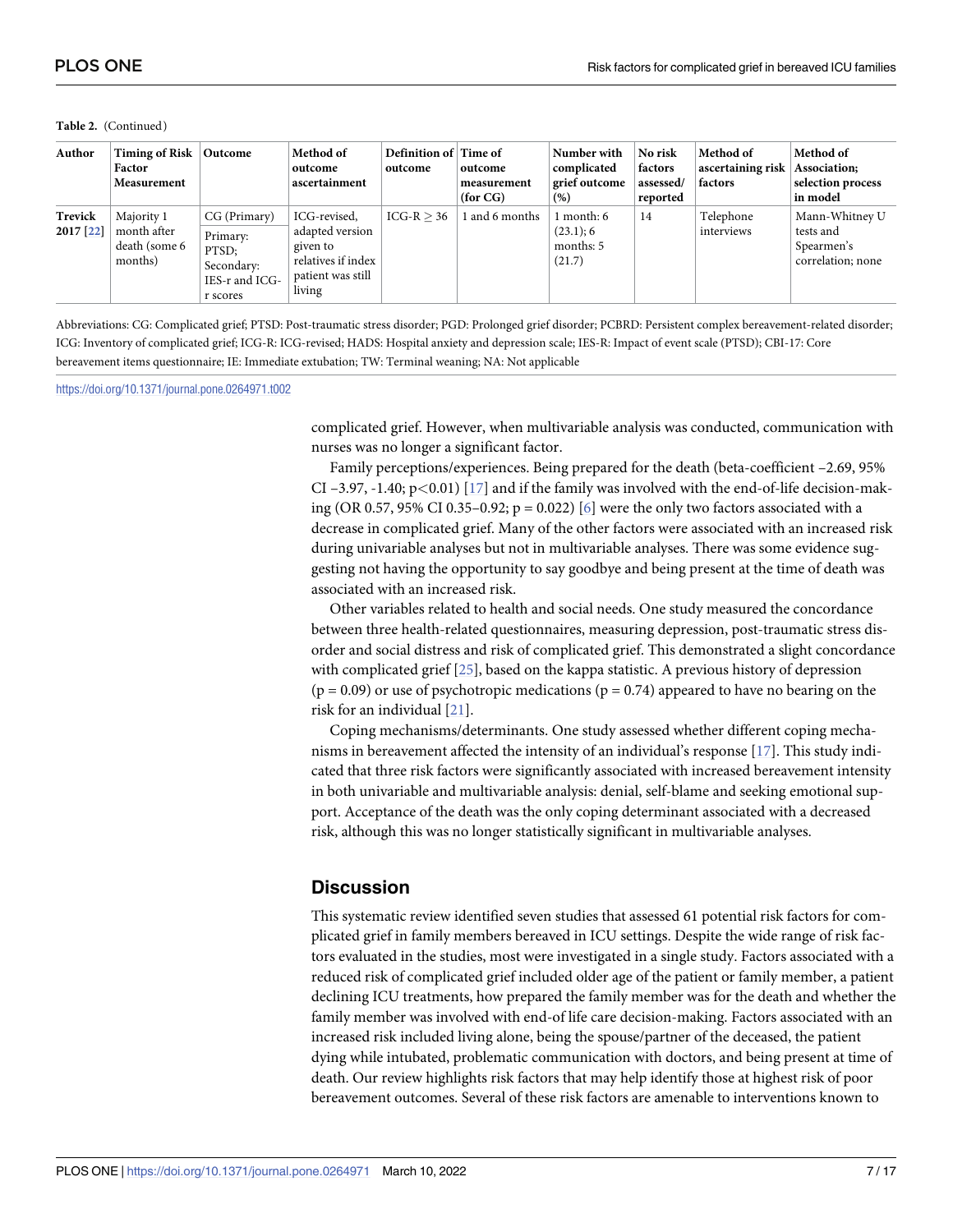| Ξ.                                             | Buckley et al<br>2015    | Downar et al<br>2018     | Kentish-Barnes<br>et al 2015 | Kentish-Barnes<br>et al 2016 | Kentish-Barnes<br>et al 2017 * | Robert et al<br>2017†    | <b>Trevick and</b><br><b>Lord 2017</b> |
|------------------------------------------------|--------------------------|--------------------------|------------------------------|------------------------------|--------------------------------|--------------------------|----------------------------------------|
| Demographics/Characteristics                   |                          |                          |                              |                              |                                |                          |                                        |
| Patient                                        |                          |                          |                              |                              |                                |                          |                                        |
| Age                                            | $\overline{a}$           | $\overline{a}$           | $\mathbf X$                  | $\overline{\phantom{a}}$     | $\mathbf X$                    | ÷,                       |                                        |
| Relative                                       |                          |                          |                              |                              |                                |                          |                                        |
| Sex                                            | $\mathbf X$              | Χ                        | X                            |                              |                                |                          | X                                      |
| Age                                            | $\mathbf X$              | X                        | $\overline{a}$               |                              | $\overline{a}$                 | Ĭ.                       | X                                      |
| Number of people in household                  | $\overline{a}$           |                          | X                            |                              | X                              | $\overline{a}$           | $\mathbf X$                            |
| College                                        | L,                       |                          | $\overline{a}$               |                              | ۰                              | $\overline{a}$           | $\mathbf X$                            |
| Religious                                      | L,                       |                          | L,                           |                              | ä,                             | L.                       | X                                      |
| Household income                               | L,                       |                          | L,                           |                              | L,                             | Ĭ.                       | X                                      |
| Relationship to deceased                       | $\mathbf X$              |                          | $\mathbf X$                  | $\sim$                       | $\mathbf X$                    | L,                       | $\overline{a}$                         |
| ICU characteristics/variables                  |                          |                          |                              |                              |                                |                          |                                        |
| <b>Staff</b>                                   |                          |                          |                              |                              |                                |                          |                                        |
| Nurse involvement in clinical<br>research      | $\overline{\phantom{a}}$ | $\overline{a}$           | $\mathbf X$                  | $\overline{\phantom{a}}$     | $\overline{a}$                 | $\overline{a}$           | L                                      |
| Intensivist board<br>certification<2009        | L,                       | $\overline{a}$           | $\mathbf X$                  | $\overline{\phantom{a}}$     | L,                             | $\overline{a}$           |                                        |
| Nurses >2 years ICU experience                 |                          | ÷.                       | $\mathbf X$                  | $\sim$                       | $\overline{a}$                 | L,                       |                                        |
| Patients                                       |                          |                          |                              |                              |                                |                          |                                        |
| Length of ICU stay                             | L,                       |                          | $\mathbf X$                  |                              | $\overline{a}$                 | $\overline{a}$           |                                        |
| Need for vasopressors                          | L,                       |                          | $\mathbf X$                  |                              | L.                             | L.                       |                                        |
| Died will intubated                            |                          |                          | $\mathbf X$                  |                              | $\overline{a}$                 |                          |                                        |
| Immediate extubation vs terminal               |                          | $\overline{a}$           | L,                           |                              | L,                             | $\mathbf X$              |                                        |
| weaning                                        |                          |                          |                              |                              |                                |                          |                                        |
| Refused treatment                              |                          | ٠                        | X                            |                              | $\overline{a}$                 | $\overline{a}$           |                                        |
| <b>Communication Disagreements/Conflict</b>    |                          |                          |                              |                              |                                |                          |                                        |
| Family disagreement EOL<br>decision            |                          | $\overline{a}$           | $\mathbf X$                  |                              | $\overline{a}$                 | Ĭ.                       |                                        |
| Family conflict                                | $\overline{a}$           |                          | $\overline{a}$               |                              | ä,                             |                          | Χ                                      |
| Team conflict                                  | L,                       |                          | $\overline{a}$               |                              | L,                             | L,                       | $\mathbf X$                            |
| Communication with physician<br>unsatisfactory | $\overline{a}$           |                          | X                            |                              |                                | Ĭ.                       |                                        |
| Communication with nurse<br>unsatisfactory     | $\overline{a}$           | ÷,                       | $\mathbf X$                  | $\overline{\phantom{a}}$     | $\overline{a}$                 | $\overline{a}$           | L,                                     |
| <b>Family Perceptions/Experiences</b>          |                          |                          |                              |                              |                                |                          |                                        |
| How prepared for death                         | X                        | $\overline{\phantom{a}}$ | $\overline{a}$               | $\overline{\phantom{a}}$     |                                | $\overline{\phantom{a}}$ | $\overline{\phantom{0}}$               |
| How drawn out dying process<br>seemed          | $\mathbf X$              | ä,                       | L,                           | $\overline{\phantom{a}}$     | $\overline{a}$                 | ä,                       |                                        |
| How violent death seemed                       | $\mathbf X$              |                          | $\overline{a}$               | $\overline{\phantom{a}}$     | L.                             | L.                       | L,                                     |
| Extent partner suffered in dying               | $\mathbf X$              |                          | $\overline{a}$               | $\overline{\phantom{a}}$     | L.                             | $\overline{a}$           |                                        |
| Suffering compared to<br>expectation           | $\mathbf X$              | ÷,                       | Ĭ.                           |                              | $\overline{a}$                 | $\overline{a}$           |                                        |
| Opportunity to say goodbye                     | $\mathbf X$              |                          | $\mathbf X$                  |                              |                                | L,                       |                                        |
| Patients' dignity not respected                | $\frac{1}{2}$            |                          | $\mathbf X$                  |                              | L.                             | $\overline{a}$           |                                        |
| Perceived pain                                 | $\overline{a}$           |                          | $\overline{a}$               |                              | L.                             | L.                       | $\mathbf X$                            |
| Family involved with EOL<br>decision           | $\overline{a}$           |                          | $\mathbf X$                  | $\overline{\phantom{a}}$     | $\overline{a}$                 | $\overline{a}$           |                                        |
| Death not anticipated                          |                          |                          | $\mathbf X$                  |                              |                                |                          |                                        |
| Present at time of death                       |                          |                          | $\mathbf X$                  |                              |                                |                          |                                        |

#### <span id="page-7-0"></span>[Table](#page-3-0) 3. Table indicating the risk factors each of the papers investigated and when each risk factor was ascertained/measured.

(*Continued*)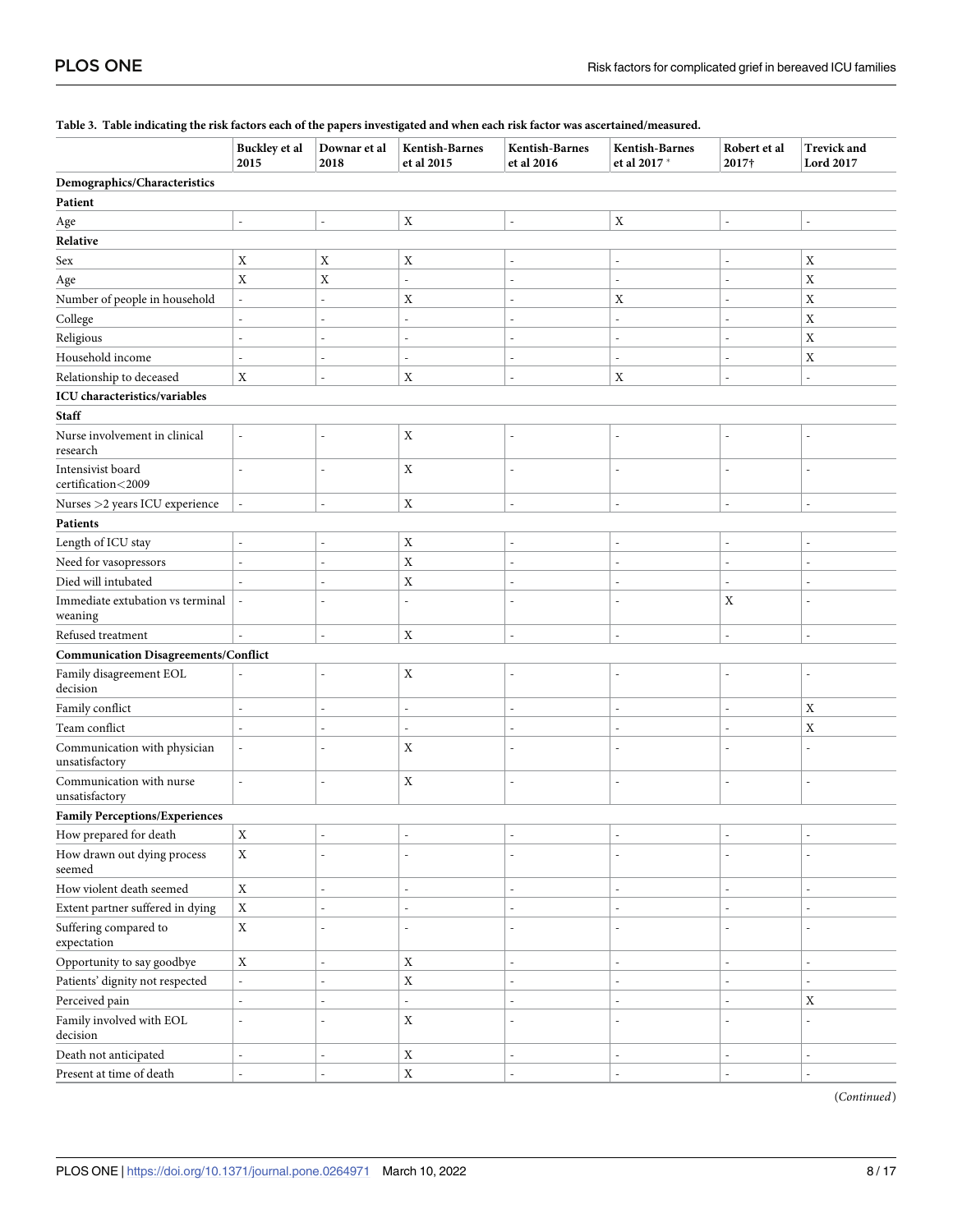#### **Table 3.** (Continued)

|                                                    | <b>Buckley</b> et al<br>2015 | Downar et al<br>2018 | Kentish-Barnes<br>et al 2015 | <b>Kentish-Barnes</b><br>et al 2016 | <b>Kentish-Barnes</b><br>et al 2017 * | Robert et al<br>2017† | <b>Trevick and</b><br><b>Lord 2017</b> |  |  |
|----------------------------------------------------|------------------------------|----------------------|------------------------------|-------------------------------------|---------------------------------------|-----------------------|----------------------------------------|--|--|
| How often at bedside                               | L,                           |                      | $\overline{a}$               |                                     |                                       |                       | X                                      |  |  |
| <b>CAESAR</b> score                                | $\overline{a}$               | ٠                    | $\overline{\phantom{a}}$     | $\mathbf X$                         | $\overline{\phantom{a}}$              | ٠                     | ä,                                     |  |  |
| FS-ICU 24                                          |                              |                      | $\overline{\phantom{a}}$     | L,                                  | $\overline{\phantom{m}}$              | ä,                    | X                                      |  |  |
| Other health and social related relative variables |                              |                      |                              |                                     |                                       |                       |                                        |  |  |
| Medications for Depression                         |                              | $\mathbf X$          | $\overline{\phantom{a}}$     | Ĭ.                                  |                                       | ÷,                    |                                        |  |  |
| Previous depression diagnosis                      |                              | X                    |                              | L,                                  | $\overline{a}$                        |                       |                                        |  |  |
| Symptoms of Depression                             |                              | $\bar{X}$            |                              | $\overline{a}$                      | ٠                                     | ÷,                    |                                        |  |  |
| Symptoms of PTSD                                   | L.                           | $\mathbf X$          | J.                           | L                                   | ÷.                                    | Ĭ.                    |                                        |  |  |
| Symptoms of Social distress                        | $\sim$                       | $\mathbf X$          | ÷.                           | L.                                  | $\sim$                                | $\overline{a}$        | L.                                     |  |  |
| Social support                                     |                              | $\overline{a}$       |                              | ٠                                   | ٠                                     |                       | X                                      |  |  |
| PHQ-9 Score                                        | $\overline{a}$               | $\mathbf X$          | $\sim$                       | L.                                  | ٠                                     | $\overline{a}$        |                                        |  |  |
| SDI Score                                          | ÷,                           | X                    | $\overline{a}$               | Ĭ.                                  | ٠                                     | ÷,                    |                                        |  |  |
| <b>IES-r Score</b>                                 | $\overline{\phantom{a}}$     | $\mathbf X$          | $\sim$                       | L,                                  | $\overline{\phantom{a}}$              | $\sim$                | $\mathbf X$                            |  |  |
| Coping mechanisms/determinants                     |                              |                      |                              |                                     |                                       |                       |                                        |  |  |
| Acceptance                                         | $\mathbf X$                  | $\overline{a}$       | $\overline{a}$               | Ĭ.                                  | $\overline{a}$                        |                       |                                        |  |  |
| Active coping                                      | $\mathbf X$                  | L.                   | $\sim$                       | $\overline{a}$                      | $\overline{\phantom{a}}$              | $\overline{a}$        | L.                                     |  |  |
| Self-distraction                                   | X                            |                      |                              |                                     | ÷.                                    |                       |                                        |  |  |
| Planning                                           | $\mathbf X$                  | L.                   | $\overline{a}$               | J.                                  | $\sim$                                | $\overline{a}$        |                                        |  |  |
| Use of emotional support                           | $\mathbf X$                  | L.                   | $\overline{a}$               | J.                                  | ۰                                     | $\overline{a}$        |                                        |  |  |
| Religion                                           | $\mathbf X$                  | L.                   | $\sim$                       | L.                                  | ٠                                     | $\overline{a}$        | ٠                                      |  |  |
| Positive reframing                                 | $\mathbf X$                  |                      | $\overline{a}$               | J.                                  | ٠                                     | Ĭ.                    |                                        |  |  |
| Seeking social support                             | $\mathbf X$                  | $\overline{a}$       | $\overline{\phantom{a}}$     | $\overline{a}$                      | $\overline{\phantom{a}}$              | ÷,                    |                                        |  |  |
| Self-blame                                         | $\mathbf X$                  | L                    | $\overline{a}$               | Ĭ.                                  | ٠                                     | Ĭ.                    |                                        |  |  |
| Venting feelings                                   | $\mathbf X$                  |                      |                              |                                     |                                       |                       |                                        |  |  |
| Denial                                             | $\mathbf X$                  |                      |                              |                                     | ٠                                     |                       |                                        |  |  |
| Behavioural disengagement                          | $\rm X$                      | $\overline{a}$       | $\overline{a}$               | Ĭ.                                  | ٠                                     |                       |                                        |  |  |
| Substance or alcohol use                           | $\mathbf X$                  | ÷.                   | ÷.                           | L.                                  | $\sim$                                | $\overline{a}$        | L.                                     |  |  |
| Other                                              |                              |                      |                              |                                     |                                       |                       |                                        |  |  |
| Patient dying or not                               | ÷,                           | ÷,                   | $\overline{a}$               | L,                                  | ٠                                     | $\overline{a}$        | X                                      |  |  |
| Receiving a letter                                 |                              |                      | $\overline{a}$               |                                     | X                                     |                       |                                        |  |  |
| <b>BGQ</b> Score                                   | $\overline{a}$               | $\mathbf X$          | $\sim$                       | ÷,                                  | ٠                                     | $\overline{a}$        |                                        |  |  |

Abbreviations: EOL: End of life, FS-ICU 24: Family Satisfaction-ICU 24, SDI: Social Difficulties Inventory (assesses everyday problems in cancer patients), IES-R: Impact of Event Scale-Revised (PTSD), BGQ: Brief Grief Questionnaire (designed to screen for CG), PHQ-9: Patient Health Questionnaire-9 (Depression) � only reported multivariable results, multivariable model only included variables which were significant at 5% level or were selected for their predictive value based on previous reports, unclear which variables were investigated in univariable analyses

† adjusted for the following variables although point estimates not reported for them: Patient characteristics (age, Knaus score, previous ICU stay during current hospital stay, diagnosis at ICU admission, ICU stay before withdrawal decision, SOFA score, RASS score, FiO2, people in patients room at immediate extubation/first change in ventilator setting for terminal weaning, symptomatic bronchial obstruction or gasping, administration of opioids, hypnotic drugs, or neuromuscular blocking agents, behavioural pain scale score during dying process, time to death from immediate extubation or the first change in ventilator settings for terminal weaning), relative characteristics (age, gender, work status, religion, presence in ICU when patient died)

<https://doi.org/10.1371/journal.pone.0264971.t003>

improve the quality of end-of-life care in ICUs, such as high quality communication and involvement of patients and families in end-of-life decision-making. Improved care around death can potentially improve subsequent bereavement experiences.

This study identified several ICU-specific factors not previously noted as risk factors for complicated grief. Where the patient had chosen to decline ICU treatments, family members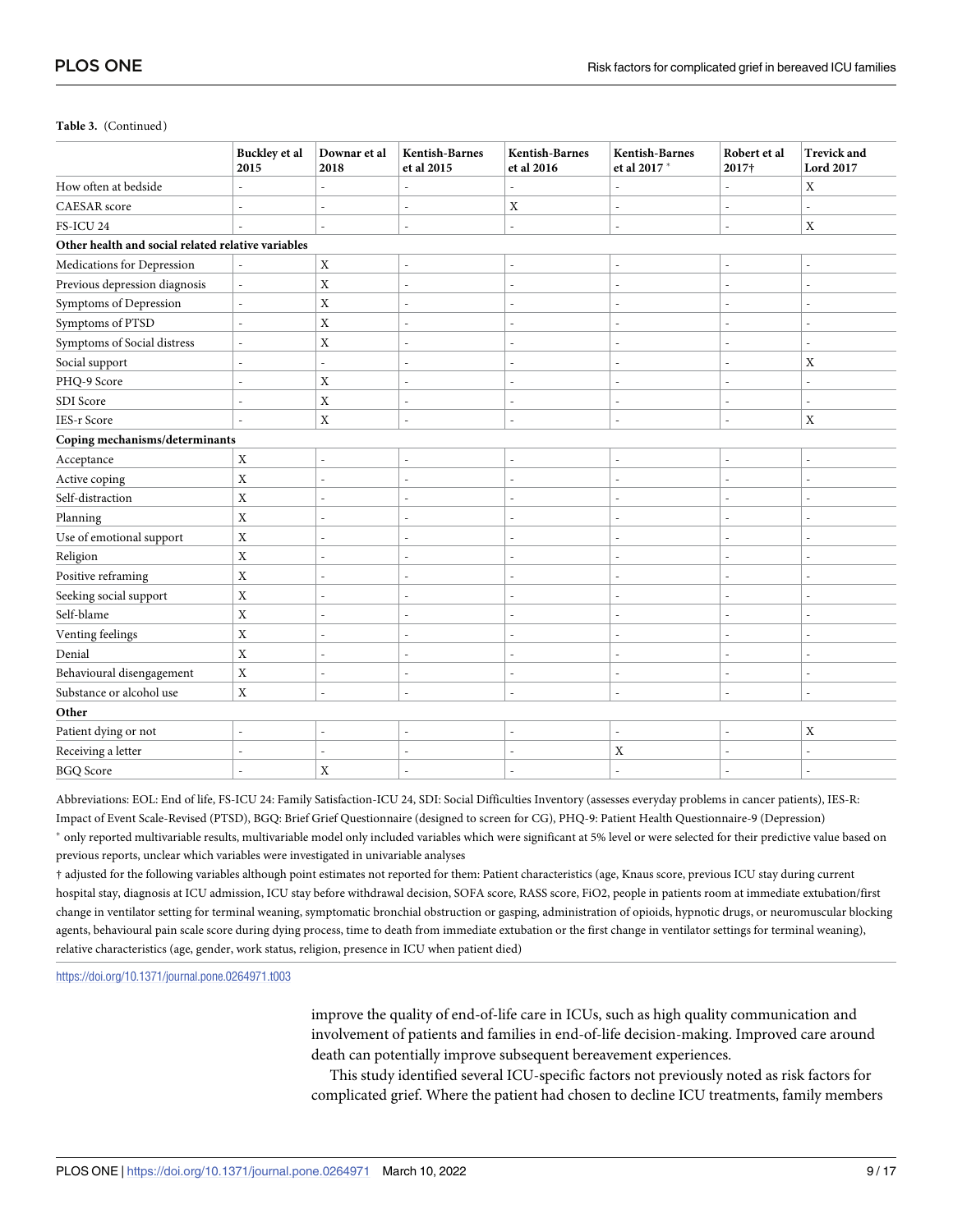|                                  | Selection                                  |                              |                              | Comparability*<br>Outcome                        |                                                 |                          |                             | Score/<br>9              |                |
|----------------------------------|--------------------------------------------|------------------------------|------------------------------|--------------------------------------------------|-------------------------------------------------|--------------------------|-----------------------------|--------------------------|----------------|
|                                  | Representative of<br><b>Exposed Cohort</b> | Selection<br>Non-<br>Exposed | Ascertainment of<br>Exposure | Demonstration<br>outcome not present<br>at start | Comparability<br>based on design or<br>analysis | Assessment of<br>outcome | Follow-up<br>Long<br>enough | Adequacy of<br>follow-up |                |
| Buckley<br>et al 2015            |                                            | 1                            |                              |                                                  | 1                                               |                          |                             | $\mathbf{1}$             | 8              |
| Downar<br>et al 2018             |                                            | 1                            |                              |                                                  | $\mathbf{0}$                                    |                          |                             | $\mathbf{0}$             | 6              |
| Kentish-<br>Barnes et al<br>2015 |                                            | 1                            | 1                            | -1                                               | $\overline{2}$                                  |                          | -1                          | $\mathbf{1}$             | 9              |
| Kentish-<br>Barnes et al<br>2016 |                                            |                              |                              |                                                  | $\mathbf{0}$                                    |                          |                             | $\mathbf{0}$             | 6              |
| Kentish-<br>Barnes et al<br>2017 |                                            | 1                            |                              |                                                  | $\overline{2}$                                  |                          |                             | $\theta$                 | 8              |
| Robert et al<br>2017             |                                            | 1                            |                              |                                                  | $\overline{2}$                                  |                          |                             | $\mathbf{1}$             | 9              |
| Trevick<br>and Lord<br>2017      | $\mathbf{0}$                               |                              |                              |                                                  | $\mathbf{0}$                                    | $\Omega$                 |                             | $\theta$                 | $\overline{4}$ |

#### <span id="page-9-0"></span>**[Table](#page-3-0) 4. Quality appraisal scores using the Newcastle Ottawa scale for included studies.**

� a maximum of 2 can be awarded for this category

<https://doi.org/10.1371/journal.pone.0264971.t004>

may well have felt treatments were aligned with patient preferences. In addition, they avoided the potential burdens associated with end-of-life care decision-making when patient wishes were uncertain. In contrast, family members experienced increased risk of complicated grief when a patient died while intubated and receiving mechanical ventilation or if receiving circulatory support with vasopressor therapy. These factors could reflect the impact on family members of the challenges in "negotiating a natural death" in patients receiving invasive life support therapies in a highly technical ICU setting  $[26]$  $[26]$  $[26]$ . However, in some cases they may signify family requests for escalating life support therapies when clinicians counsel comfort care, and therefore act as a marker for conflict between family members and clinicians or for family difficulties in accepting death [\[27\]](#page-15-0).

Communication was another important identified factor. Communication between the patient and family member prior to death has been assessed previously [[10](#page-14-0), [13](#page-14-0), [28](#page-15-0)], but not communication with the medical staff in the context of bereavement outcomes. Sensitive and effective communication may be even more important in the ICU due to the distressing nature of the circumstances and environment. Problematic communication may make it harder for family members to understand what has happened and thus lead to difficulties during the grieving process. A previous study asking family members to make recommendations for improving end-of-life care identified communication as one of the key issues [[29](#page-15-0)]. The global COVID-19 pandemic has amplified these factors and highlighted their importance [[30](#page-15-0)].

Families who did not have the opportunity to say goodbye to their loved one had increased risk of complicated grief. However, being present at the time of death also increased the risk of complicated grief. This apparent paradox may be explained by the fact that these two factors describe different aspects of end of life care. Withdrawal of life sustaining therapies can lead to clinical signs or respiratory distress, which, if not adequately managed, families might find distressing if present at the time of death [[31](#page-15-0)]. Ensuring that families are prepared for, and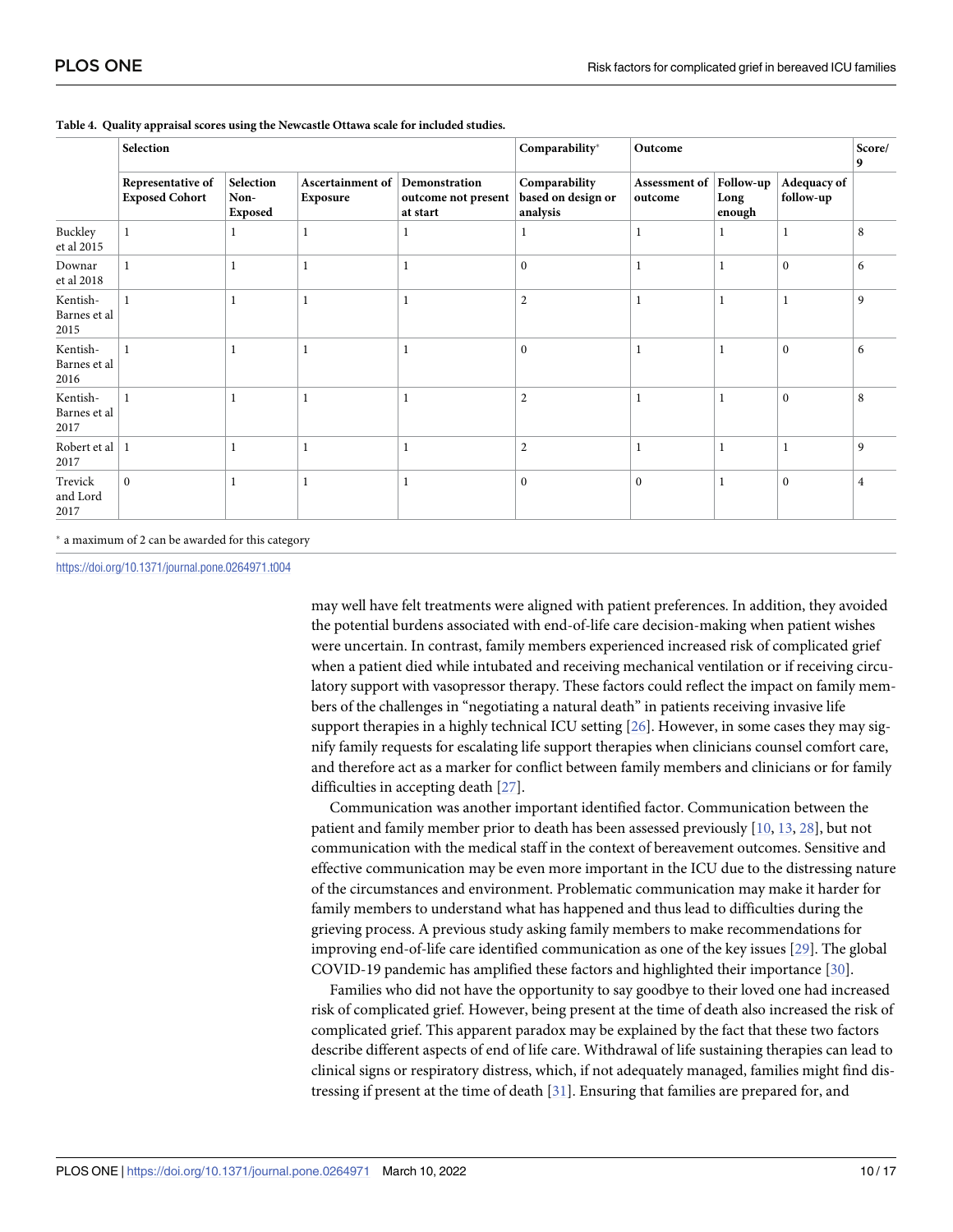<span id="page-10-0"></span>[Table](#page-3-0) 5. Table indicating whether a risk factor showed a significant association with complicated grief for any time point in the study. Association shown for univariable analysis, multivariable analysis and for other associations, if investigated.

| <b>Risk Factor</b>                                             | Univariable analysis       | Multivariable analysis          |  |  |
|----------------------------------------------------------------|----------------------------|---------------------------------|--|--|
| Demographics/Characteristics                                   |                            |                                 |  |  |
| Patient                                                        |                            |                                 |  |  |
| Older Age                                                      | Decreased risk             | Decreased risk                  |  |  |
| Relative                                                       |                            |                                 |  |  |
| Sex (Female)                                                   | Increased risk (1)         | Increased risk                  |  |  |
|                                                                | No effect (2)              |                                 |  |  |
|                                                                | Decreased risk (1)         |                                 |  |  |
| Older Age                                                      | Decreased risk (2)         |                                 |  |  |
|                                                                | No effect $(2)$            |                                 |  |  |
| Number of people in household                                  | Increased risk (alone) (1) | Increased risk (alone) (2)      |  |  |
|                                                                | No effect $(1)$            |                                 |  |  |
| College                                                        | No effect                  |                                 |  |  |
| Religious                                                      | No effect                  |                                 |  |  |
| Household Income                                               | No effect                  |                                 |  |  |
| Relationship to deceased                                       | Increased risk (spouse)(1) | Increased risk (spouse/partner) |  |  |
|                                                                | No effect $(1)$            |                                 |  |  |
| <b>ICU</b> characteristics/variables                           |                            |                                 |  |  |
| <b>Staff</b>                                                   |                            |                                 |  |  |
| Nurse involvement in clinical research                         | No effect                  | No effect                       |  |  |
| Intensivist board certification < 2009                         | Increased risk             | Increased risk                  |  |  |
| Nurses > 2 years ICU experience                                | No effect                  |                                 |  |  |
| Patients                                                       |                            |                                 |  |  |
| Length of ICU stay                                             | No effect                  | No effect                       |  |  |
| Need for vasopressors                                          | Increased risk             |                                 |  |  |
| Died while intubated                                           | Increased risk             | <b>Increased risk</b>           |  |  |
| Immediate extubation vs terminal weaning                       | No effect                  | No effect                       |  |  |
| Refused Treatment                                              | Decreased risk             | Decreased risk                  |  |  |
| <b>Communication Disagreements/Conflict</b>                    |                            |                                 |  |  |
| Family disagreement EOL decision                               | Increased risk             |                                 |  |  |
| Family conflict                                                | No effect                  |                                 |  |  |
| Team conflict                                                  | No result available        |                                 |  |  |
| Communication with physician unsatisfactory                    | Increased risk             | Increased risk                  |  |  |
| Communication with nurse unsatisfactory                        | <b>Increased</b> risk      | No effect                       |  |  |
| Family perceptions/experiences                                 |                            |                                 |  |  |
| How prepared for partner/child death                           | Decreased risk             | Decreased risk                  |  |  |
| How drawn out dying process seemed                             | Increased risk             | No effect                       |  |  |
| How violent death seemed                                       | Increased risk             | No effect                       |  |  |
| To what extent they thought partner/child suffered in dying    | No effect                  | No effect                       |  |  |
| How much partner/child suffered compared to what they expected | Increased risk             | No effect                       |  |  |
| Opportunity to say goodbye                                     | Increased risk (No) (1)    | Increased risk (No)             |  |  |
|                                                                | No effect $(1)$            |                                 |  |  |
| Patients' dignity not respected                                | Increased risk             |                                 |  |  |
| Perceived pain                                                 | No effect                  |                                 |  |  |
| Family involved with EOL decision                              | Decreased risk             |                                 |  |  |
| Death not anticipated                                          | Increased risk             |                                 |  |  |
| Present at time of death                                       | Increased risk             | Increased risk                  |  |  |

(*Continued*)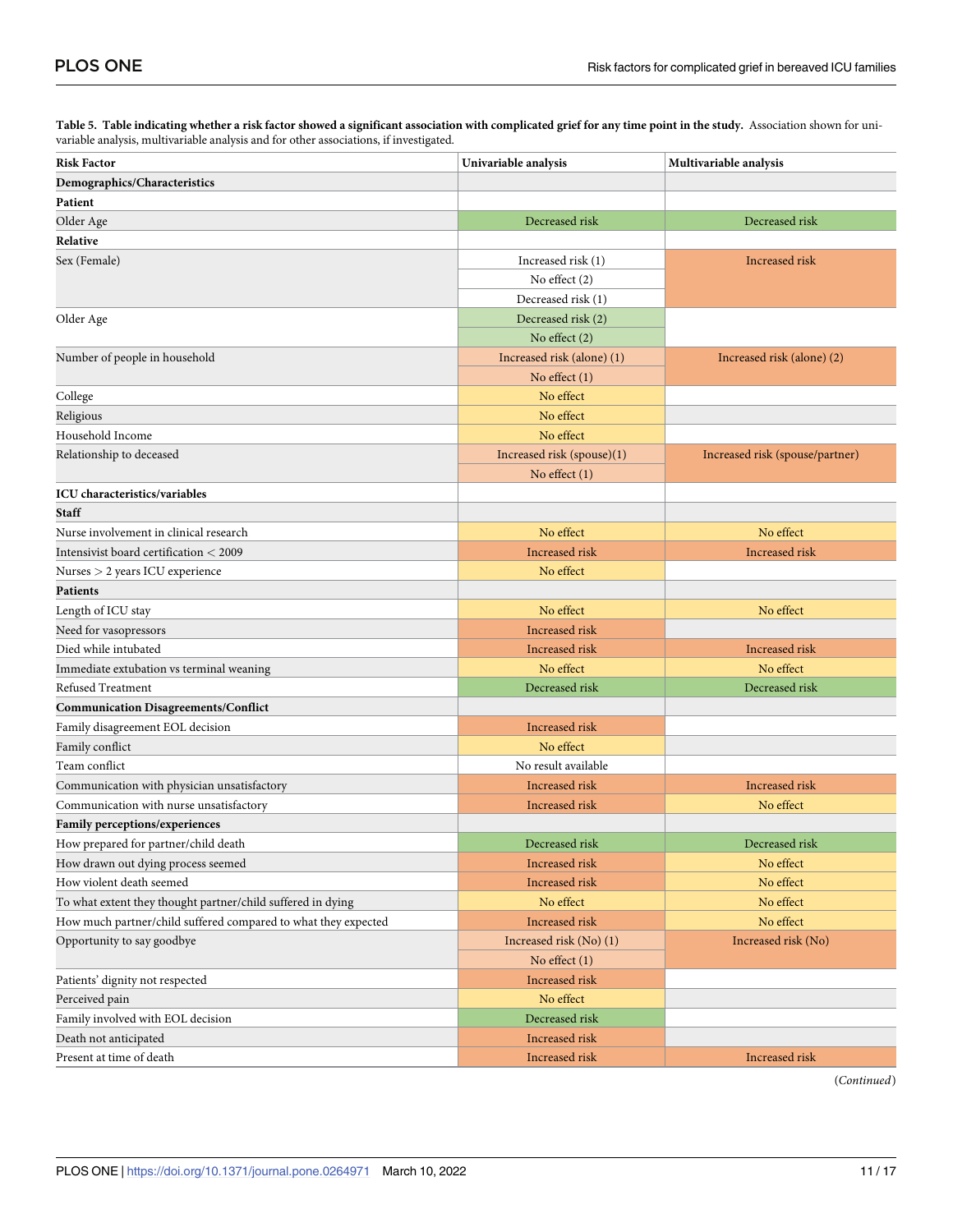#### <span id="page-11-0"></span>**Table 5.** (Continued)

| <b>Risk Factor</b>                                 | Univariable analysis       | Multivariable analysis |
|----------------------------------------------------|----------------------------|------------------------|
| How often at bedside                               | No effect                  |                        |
| <b>CAESAR</b> score                                | Increased risk (Low score) |                        |
| FS-ICU 24                                          | No effect                  |                        |
| Other health and social related relative variables |                            |                        |
| Medications for depression                         | No effect                  |                        |
| Previous depression diagnosis                      | No effect                  |                        |
| Symptoms of depression                             | Fair concordance           |                        |
| Symptoms of PTSD                                   | Fair concordance           |                        |
| Symptoms of social distress                        | Fair concordance           |                        |
| Social support                                     | No result available        |                        |
| PHQ-9 score                                        | <b>Increased Risk</b>      |                        |
| SDI score                                          | <b>Increased Risk</b>      |                        |
| IES-r score                                        | Increased Risk (2)         |                        |
| Coping mechanisms/determinants                     |                            |                        |
| Acceptance                                         | <b>Decreased Risk</b>      | No effect              |
| Active coping                                      | No effect                  |                        |
| Self-distraction                                   | <b>Increased Risk</b>      | No effect              |
| Planning                                           | No effect                  |                        |
| Use of emotional support                           | <b>Increased Risk</b>      | <b>Increased Risk</b>  |
| Religion                                           | No effect                  |                        |
| Positive reframing                                 | No effect                  |                        |
| Seeking social support                             | <b>Increased Risk</b>      | No effect              |
| Self-blame                                         | <b>Increased Risk</b>      | <b>Increased Risk</b>  |
| Venting feelings                                   | <b>Increased Risk</b>      | No effect              |
| Denial                                             | <b>Increased Risk</b>      | <b>Increased Risk</b>  |
| Behavioural disengagement                          | <b>Increased Risk</b>      | No effect              |
| Substance or alcohol use                           | <b>Increased Risk</b>      | No effect              |
| Other                                              |                            |                        |
| Patient dying or not                               | No effect                  |                        |
| Receiving a letter                                 | No effect                  |                        |
| <b>BGQ</b> score                                   | <b>Increased Risk</b>      |                        |

Yellow indicates the study showed no effect, green indicates the risk factor was associated with a decreased risk of complicated grief and red/orange indicates the study showed an increased risk for complicated grief. Lighter shades of either colour indicates that there is also a study which shows no effect for the association. Combined green and red/orange indicates conflicting evidence. Unless otherwise specified by the number of studies in brackets, the association was only investigated in a single study. Where applicable, further information is given in brackets relating to the risk factor. Abbreviations: EOL: End of life, FS-ICU 24: Family Satisfaction-ICU 24, SDI: Social Difficulties Inventory (assesses everyday problems in cancer patients), IES-R: Impact of Event Scale-Revised (PTSD), BGQ: Brief Grief Questionnaire (designed to screen for CG), PHQ-9: Patient Health Questionnaire-9 (Depression)

<https://doi.org/10.1371/journal.pone.0264971.t005>

supported through, the process of withdrawal of life support may reduce the risk of complicated grief, offering potential targets to improve quality of end of life care.

Evaluation of an individual's bereavement needs includes understanding coping mechanisms and responses to loss [[32](#page-15-0), [33](#page-15-0)]; difficulties in these areas are associated with complicated grief in the non-ICU literature [[10](#page-14-0), [34](#page-15-0)]. However, these features were only assessed in a single study in this review, with limited significant associations in multivariable analyses possibly due to the small sample size [[17](#page-14-0), [35](#page-15-0)].

Previously published reviews, including those conducted systematically, reported factors associated with complicated grief in non-ICU populations. Two investigated risk factors in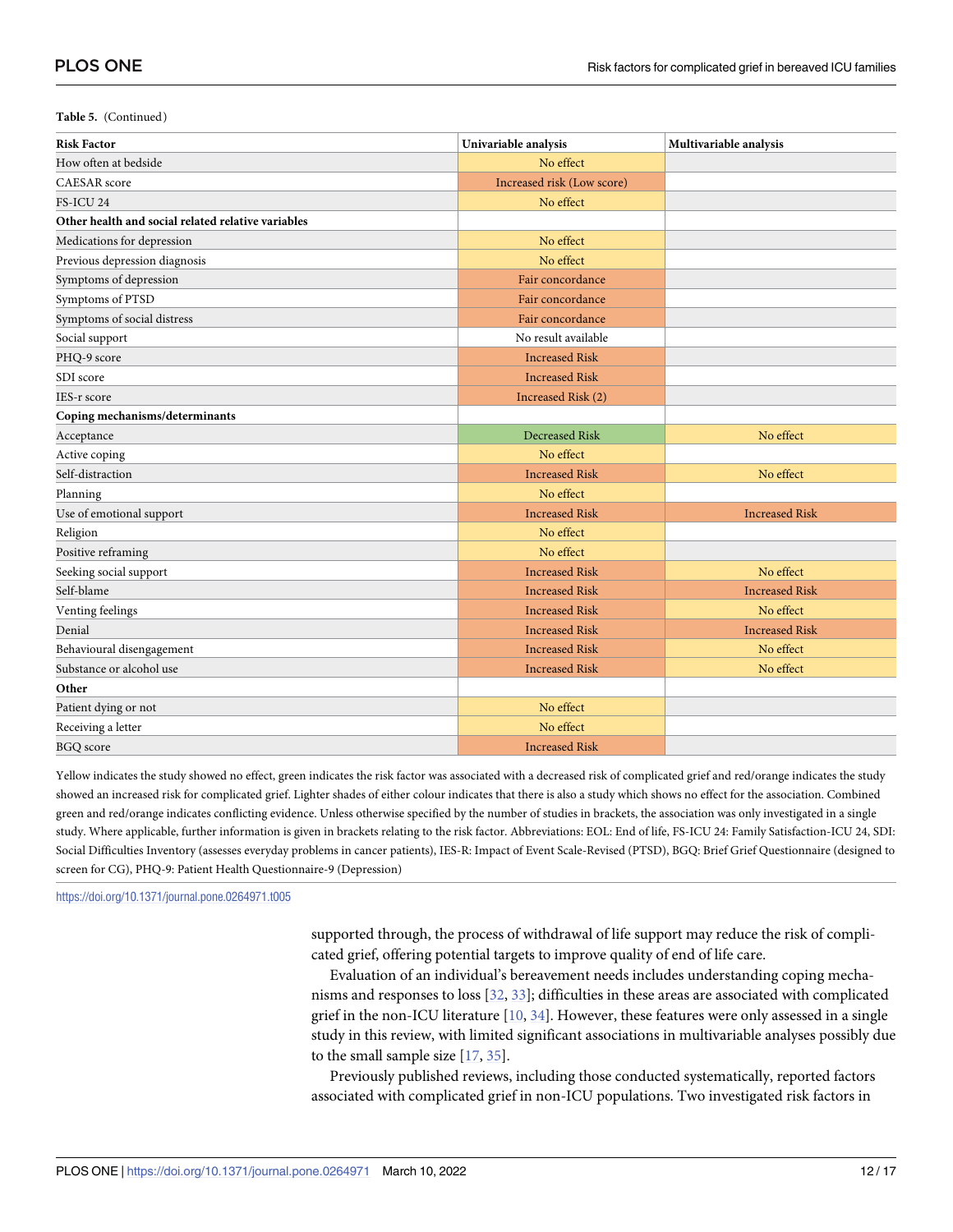<span id="page-12-0"></span>family members with caregiving roles [[12](#page-14-0), [13](#page-14-0)] and the other two reviews did not specify the population of interest [[10](#page-14-0), [11](#page-14-0)]. Several risk factors were identified repeatedly, increasing the strength of the evidence-base. For example, being the decedent's spouse has been associated consistently with increased likelihood of complicated grief [[10](#page-14-0)–[13](#page-14-0), [36](#page-15-0), [37](#page-15-0)] and some studies also found parents of the decedent were at an increased risk [\[11](#page-14-0), [13](#page-14-0), [36](#page-15-0)]. Studies identified highly dependent relationships another risk factor [\[10,](#page-14-0) [11\]](#page-14-0). This review identified being a spouse as a risk factor in ICU decedent populations but without details of the spousal relationship. Consistent with previous reviews, we identified younger age of the deceased  $[10-12]$  and lack of preparedness for death as being risk factors for complicated grief [[10](#page-14-0), [12](#page-14-0), [13](#page-14-0)].

A number of factors from previous reviews were non-significant or inconclusive in this review: female relative [\[10,](#page-14-0) [11\]](#page-14-0), low income [\[11\]](#page-14-0), prior psychiatric illness [\[10–12](#page-14-0)], violent death  $[10, 11]$  $[10, 11]$  $[10, 11]$  $[10, 11]$  $[10, 11]$  and lack of education  $[11, 12]$  $[11, 12]$  $[11, 12]$ . This may be because some of these factors were not investigated in specific studies, the small sample size in most studies, or because these factors are of less relative important in the context of the ICU setting.

There are several strengths to this review. Firstly, we searched multiple databases to help identify as many relevant studies as possible. Duplicate screening for study inclusion and quality appraisal aimed to reduce error and bias. In addition, we scrutinised studies to identify those which reported factors associated with complicated grief in secondary analyses, despite the primary aim and study design being unrelated, for example in a randomised controlled trial of a condolence letter [\[18\]](#page-15-0).

This review had a number of limitations. Studies were restricted to those published in English, potentially leading to eligible studies being missed. Many of the studies has small sample sizes increasing the risk of erroneously reporting no effect due to type II error. Additionally, due to the lack of studies investigating the same risk factors, it was not possible to conduct a meta-analysis.

Similar numbers of deaths occur in critical care and inpatient hospice settings in the UK [\[38\]](#page-15-0). Despite the high prevalence of complicated grief and mental illness experienced by families of ICU decedents, pro-active screening and bereavement support are uncommon in ICU settings [[39](#page-16-0)]. Specialist palliative care involvement is and the impact of this on care around death in ICU is unclear. This is in contrast to hospice settings, in which bereavement care is an integral component of holistic care provided to patients and families, before, during and after death. Our findings highlight the need to develop and tailor bereavement follow-up services and screening for risk of complicated grief in the ICU context. Implementing such an approach brings its own challenges. Family member-specific demographics and characteristics are not included routinely in ICU clinical records. Specific risk factors related to perceived quality of communication, conflict and emotional burden may emerge during care but can be difficult to elicit reliably as part of routine care. Despite these challenges, possible models of ICU bereavement support services have been reported [\[40,](#page-16-0) [41\]](#page-16-0). ICU services can learn from other services such as hospices that have already integrated bereavement follow-up care pathways into standard practice, and implement similar models to ensure that families bereaved in ICU are provided with the support that they require. The COVID-19 pandemic with its high ICU death rates has been a catalyst for better palliative care and ICU integration in some areas, with proactive palliative care reviews in ICUs becoming routine [\[42\]](#page-16-0).

Our review identified risk factors for that are modifiable within the ICU. Improving communication between clinicians and family members, involving families in end-of-life discussions and facilitating opportunities to say goodbye may be targets for interventions [\[6\]](#page-14-0). Similarly, patient involvement in decision-making about treatment escalation was associated with a markedly reduced risk of family members developing complicated grief. Whilst this is often impossible at the time of ICU admission due to impaired decision-making capacity,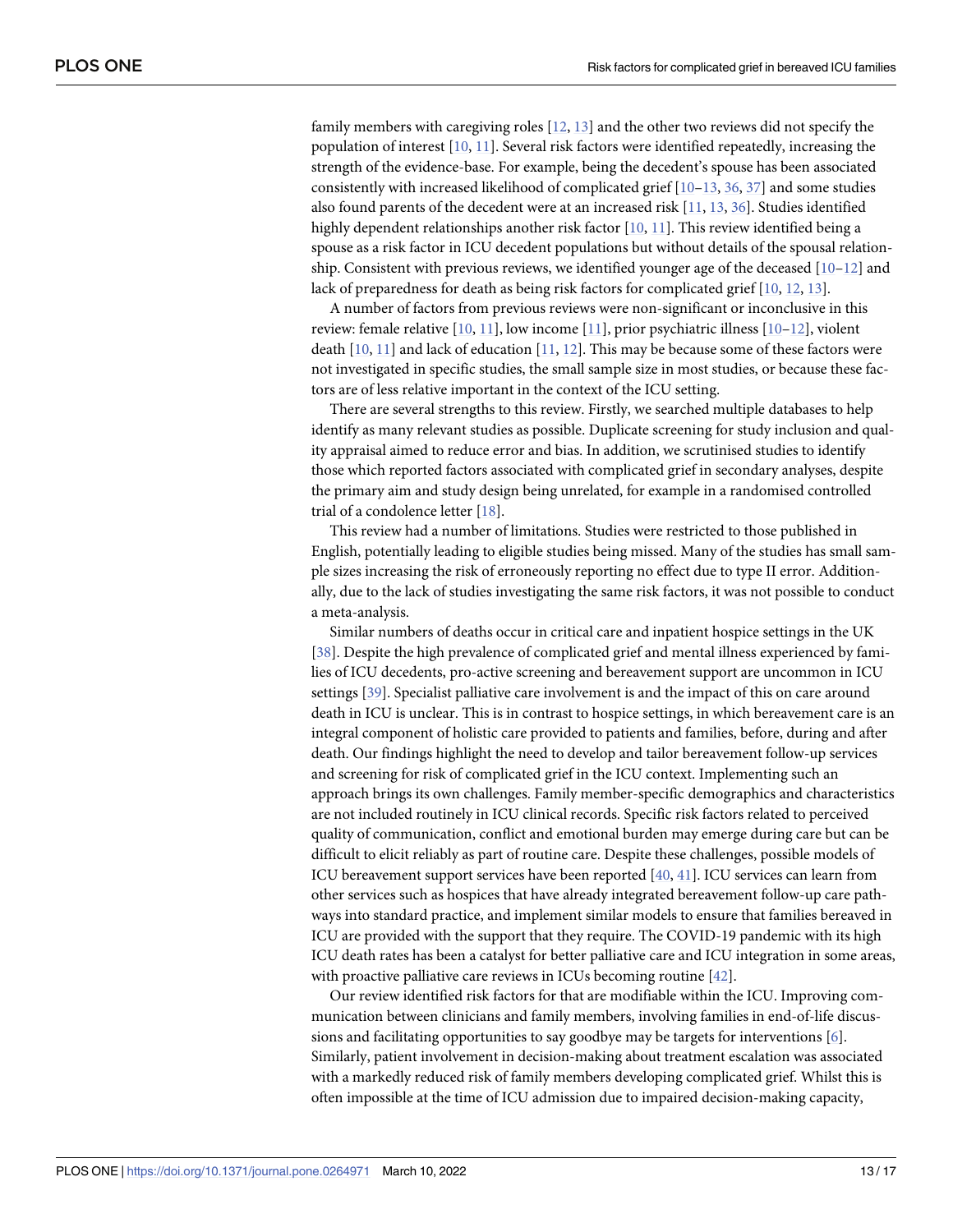<span id="page-13-0"></span>early engagement in advance (anticipatory) care planning with patients and families before a health crisis may have a positive impact on family members, particularly if it helps prepare them for proxy decision-making. Some of these factors have been the subject of clinical trials, with mixed results [[43](#page-16-0), [44](#page-16-0)].

#### **Conclusions**

Death is common in ICU settings and bereaved family members are at risk of poor outcomes. Yet, proactive screening and bereavement support are uncommon. This systematic review has identified potentially modifiable risk factors, some of which are specific to the ICU setting, which may help identify family members at highest risk of complicated grief. Our findings highlight the need to develop and tailor bereavement screening and follow-up services for family members bereaved in ICU settings.

#### **Supporting information**

**S1 [Table.](http://www.plosone.org/article/fetchSingleRepresentation.action?uri=info:doi/10.1371/journal.pone.0264971.s001) Table of results for all risk factors each study investigated along with their corresponding measures of association for each time-point.** Results given for both univariable and multivariable analysis, where reported. (DOCX)

**S1 [File.](http://www.plosone.org/article/fetchSingleRepresentation.action?uri=info:doi/10.1371/journal.pone.0264971.s002)** (DOCX)

**S2 [File.](http://www.plosone.org/article/fetchSingleRepresentation.action?uri=info:doi/10.1371/journal.pone.0264971.s003)** (DOCX)

#### **Acknowledgments**

All authors made substantial contributions to the conception or design of the work; NP/SH/ FW/DH/ES/NL undertook searches, screening, data extraction, full text review, quality appraisal; NL/ES drafted the work; all authors revised the work critically for important intellectual content; all authors grant final approval of the version to be published. NL gives agreement to be accountable for all aspects of the work in ensuring that questions related to the accuracy or integrity of any part of the work are appropriately investigated and resolved. Template data collection forms and data extracted from included studies are available from the authors on request. PROSPERO reference: 209503.

#### **Author Contributions**

**Conceptualization:** Natalie Pattison, Nazir I. Lone.

- **Formal analysis:** Emma A. M. Sanderson, Sally Humphreys, Fiona Walker, Daniel Harris, Emma Carduff, Kirsty Boyd, Natalie Pattison, Nazir I. Lone.
- **Investigation:** Emma A. M. Sanderson, Kirsty Boyd, Natalie Pattison, Nazir I. Lone.

**Methodology:** Emma A. M. Sanderson, Sally Humphreys, Fiona Walker, Joanne McPeake, Kirsty Boyd, Natalie Pattison, Nazir I. Lone.

**Project administration:** Nazir I. Lone.

**Supervision:** Natalie Pattison, Nazir I. Lone.

**Validation:** Emma A. M. Sanderson, Fiona Walker, Natalie Pattison.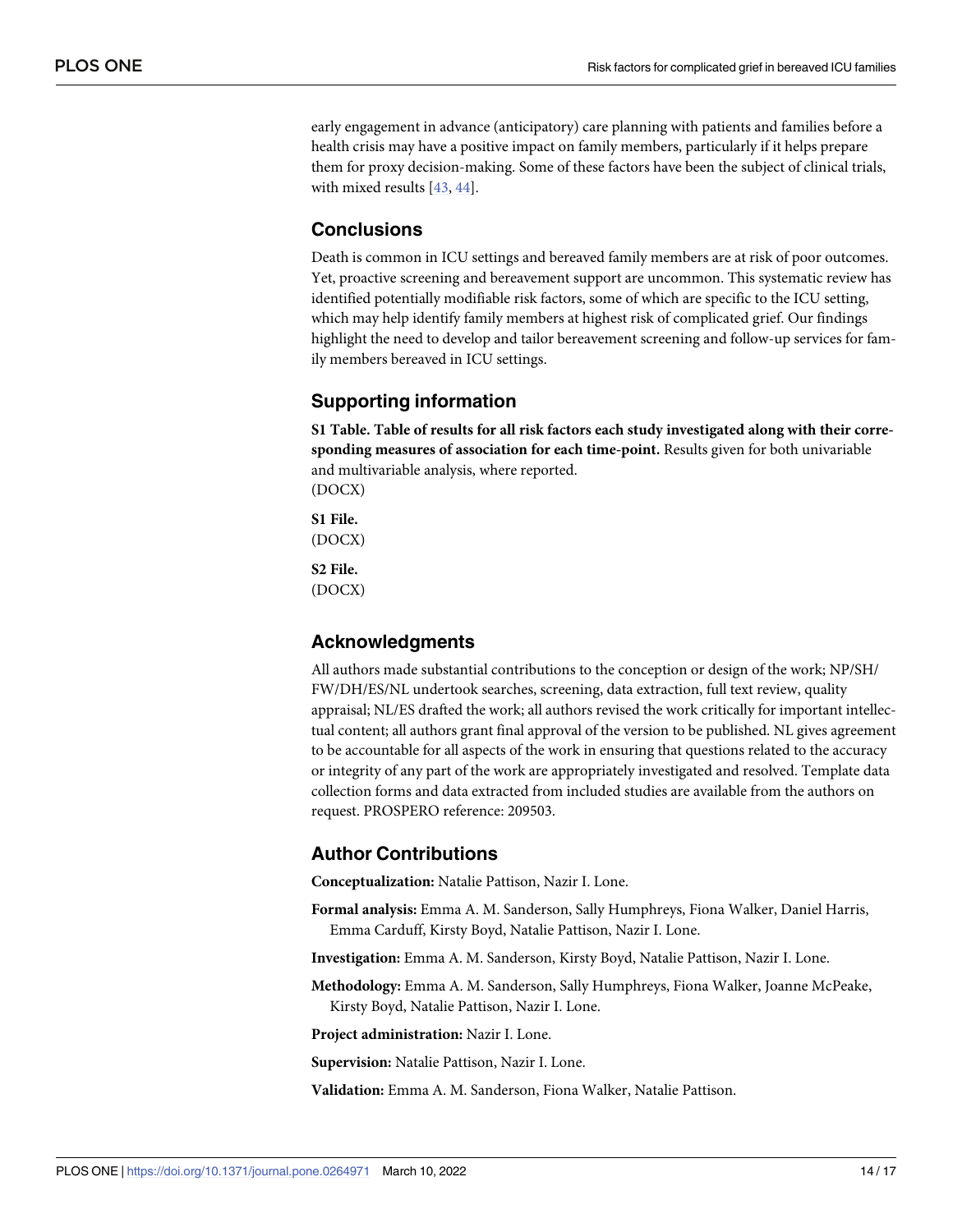<span id="page-14-0"></span>**Visualization:** Emma A. M. Sanderson.

- **Writing – original draft:** Emma A. M. Sanderson, Sally Humphreys, Fiona Walker, Daniel Harris, Emma Carduff, Joanne McPeake, Kirsty Boyd, Natalie Pattison, Nazir I. Lone.
- **Writing – review & editing:** Emma A. M. Sanderson, Sally Humphreys, Fiona Walker, Daniel Harris, Emma Carduff, Joanne McPeake, Kirsty Boyd, Natalie Pattison, Nazir I. Lone.

#### **References**

- **[1](#page-1-0).** Zisook S, Shear K. Grief and bereavement: what psychiatrists need to know. World Psychiatry. 2009; 8. <https://doi.org/10.1002/j.2051-5545.2009.tb00217.x> PMID: [19516922](http://www.ncbi.nlm.nih.gov/pubmed/19516922)
- **[2](#page-1-0).** Shear MK. Complicated Grief. New England Journal of Medicine. 2015; 372. [https://doi.org/10.1056/](https://doi.org/10.1056/NEJMcp1315618) [NEJMcp1315618](https://doi.org/10.1056/NEJMcp1315618) PMID: [25564898](http://www.ncbi.nlm.nih.gov/pubmed/25564898)
- **[3](#page-1-0).** Boelen PA, Lenferink LI. Prolonged grief disorder in DSM-5-TR: Early predictors and longitudinal measurement invariance. Australian & New Zealand Journal of Psychiatry. 2021. [https://doi.org/10.1177/](https://doi.org/10.1177/00048674211025728) [00048674211025728](https://doi.org/10.1177/00048674211025728) PMID: [34233500](http://www.ncbi.nlm.nih.gov/pubmed/34233500)
- **[4](#page-1-0).** Boelen PA, Smid GE. Disturbed grief: prolonged grief disorder and persistent complex bereavement disorder. BMJ. 2017; 357. <https://doi.org/10.1136/bmj.j2016> PMID: [28522468](http://www.ncbi.nlm.nih.gov/pubmed/28522468)
- **[5](#page-1-0).** Anderson WG, Arnold RM, Angus DC, Bryce CL. Posttraumatic Stress and Complicated Grief in Family Members of Patients in the Intensive Care Unit. Journal of General Internal Medicine. 2008; 23. [https://](https://doi.org/10.1007/s11606-008-0770-2) [doi.org/10.1007/s11606-008-0770-2](https://doi.org/10.1007/s11606-008-0770-2) PMID: [18780129](http://www.ncbi.nlm.nih.gov/pubmed/18780129)
- **[6](#page-4-0).** Kentish-Barnes N, Chaize M, Seegers V, Legriel S, Cariou A, Jaber S, et al. Complicated grief after death of a relative in the intensive care unit. European Respiratory Journal. 2015; 45. [https://doi.org/10.](https://doi.org/10.1183/09031936.00160014) [1183/09031936.00160014](https://doi.org/10.1183/09031936.00160014) PMID: [25614168](http://www.ncbi.nlm.nih.gov/pubmed/25614168)
- **[7](#page-1-0).** Sealey M, Breen LJ, O'Connor M, Aoun SM. A scoping review of bereavement risk assessment measures: Implications for palliative care. Palliative Medicine. 2015; 29. [https://doi.org/10.1177/](https://doi.org/10.1177/0269216315576262) [0269216315576262](https://doi.org/10.1177/0269216315576262) PMID: [25805738](http://www.ncbi.nlm.nih.gov/pubmed/25805738)
- **[8](#page-1-0).** Gesi C, Carmassi C, Cerveri G, Carpita B, Cremone IM, Dell'Osso L. Complicated Grief: What to Expect After the Coronavirus Pandemic. Frontiers in Psychiatry. 2020; 11: 489. [https://doi.org/10.3389/fpsyt.](https://doi.org/10.3389/fpsyt.2020.00489) [2020.00489](https://doi.org/10.3389/fpsyt.2020.00489) PMID: [32574243](http://www.ncbi.nlm.nih.gov/pubmed/32574243)
- **[9](#page-1-0).** Selman LE, Chao D, Sowden R, Marshall S, Chamberlain C, Koffman J. Bereavement Support on the Frontline of COVID-19: Recommendations for Hospital Clinicians. Journal of Pain and Symptom Management. 2020; 60. <https://doi.org/10.1016/j.jpainsymman.2020.04.024> PMID: [32376262](http://www.ncbi.nlm.nih.gov/pubmed/32376262)
- **[10](#page-11-0).** Lobb EA, Kristjanson LJ, Aoun SM, Monterosso L, Halkett GKB, Davies A. Predictors of Complicated Grief: A Systematic Review of Empirical Studies. Death Studies. 2010; 34. [https://doi.org/10.1080/](https://doi.org/10.1080/07481187.2010.496686) [07481187.2010.496686](https://doi.org/10.1080/07481187.2010.496686) PMID: [24482845](http://www.ncbi.nlm.nih.gov/pubmed/24482845)
- **[11](#page-12-0).** Burke LA, Neimeyer RA. Prospective risk factors for complicated grief: A review of the empirical literature. In: Stroebe MS, Schut H, van den Bout J, editors. Complicated grief; Scientific foundations for health care professionals. Routledge; 2013. pp. 145–161.
- **[12](#page-1-0).** Mason TM, Tofthagen CS, Buck HG. Complicated Grief: Risk Factors, Protective Factors, and Interventions. Journal of Social Work in End-of-Life & Palliative Care. 2020; 16. [https://doi.org/10.1080/](https://doi.org/10.1080/15524256.2020.1745726) [15524256.2020.1745726](https://doi.org/10.1080/15524256.2020.1745726) PMID: [32233740](http://www.ncbi.nlm.nih.gov/pubmed/32233740)
- **[13](#page-9-0).** Ghesquiere A, Martí Haidar YM, Shear MK. Risks for Complicated Grief in Family Caregivers. Journal of Social Work in End-Of-Life & Palliative Care. 2011; 7. [https://doi.org/10.1080/15524256.2011.](https://doi.org/10.1080/15524256.2011.593158) [593158](https://doi.org/10.1080/15524256.2011.593158) PMID: [21895438](http://www.ncbi.nlm.nih.gov/pubmed/21895438)
- **[14](#page-1-0).** Moher D, Shamseer L, Clarke M, Ghersi D, Liberati A, Petticrew M, et al. Preferred reporting items for systematic review and meta-analysis protocols (PRISMA-P) 2015 statement. Systematic Reviews. 2015; 4. <https://doi.org/10.1186/2046-4053-4-1> PMID: [25554246](http://www.ncbi.nlm.nih.gov/pubmed/25554246)
- **[15](#page-1-0).** Moher D, Liberati A, Tetzlaff J, Altman DG. Preferred Reporting Items for Systematic Reviews and Meta-Analyses: The PRISMA Statement. PLoS Medicine. 2009; 6. [https://doi.org/10.1371/journal.](https://doi.org/10.1371/journal.pmed.1000097) [pmed.1000097](https://doi.org/10.1371/journal.pmed.1000097) PMID: [19621072](http://www.ncbi.nlm.nih.gov/pubmed/19621072)
- **[16](#page-2-0).** Wells GA, Shea B, O'Connell D, Peterson J, Welch V, Losos M, et al. The Newcastle-Ottawa Scale (NOS) for assessing the quality of nonrandomised studies in meta-analyses. 2009 [cited 15 Jul 2021]. Available: [http://www.ohri.ca/programs/clinical\\_epidemiology/oxford.asp](http://www.ohri.ca/programs/clinical_epidemiology/oxford.asp)
- **[17](#page-2-0).** Buckley T, Spinaze M, Bartrop R, McKinley S, Whitfield V, Havyatt J, et al. The nature of death, coping response and intensity of bereavement following death in the critical care environment. Australian Critical Care. 2015; 28. <https://doi.org/10.1016/j.aucc.2015.02.003> PMID: [25801350](http://www.ncbi.nlm.nih.gov/pubmed/25801350)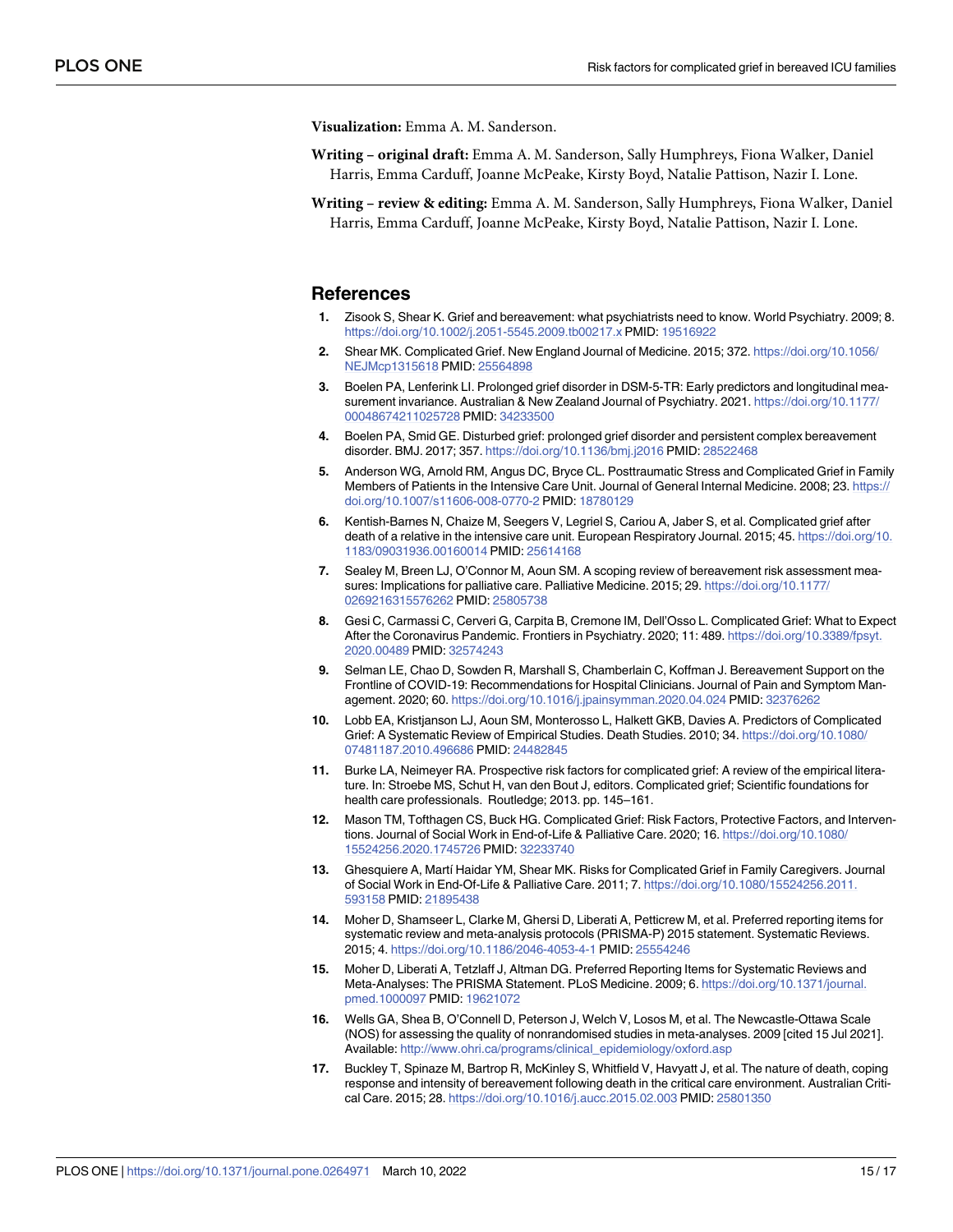- <span id="page-15-0"></span>**[18](#page-2-0).** Kentish-Barnes N, Chevret S, Champigneulle B, Thirion M, Souppart V, Gilbert M, et al. Effect of a condolence letter on grief symptoms among relatives of patients who died in the ICU: a randomized clinical trial. Intensive Care Medicine. 2017; 43. <https://doi.org/10.1007/s00134-016-4669-9> PMID: [28197680](http://www.ncbi.nlm.nih.gov/pubmed/28197680)
- **19.** Kentish-Barnes N, Seegers V, Legriel S, Cariou A, Jaber S, Lefrant J-Y, et al. CAESAR: a new tool to assess relatives' experience of dying and death in the ICU. Intensive Care Medicine. 2016; 42. [https://](https://doi.org/10.1007/s00134-016-4260-4) [doi.org/10.1007/s00134-016-4260-4](https://doi.org/10.1007/s00134-016-4260-4) PMID: [26951427](http://www.ncbi.nlm.nih.gov/pubmed/26951427)
- **[20](#page-5-0).** Robert R, le Gouge A, Kentish-Barnes N, Cottereau A, Giraudeau B, Adda M, et al. Terminal weaning or immediate extubation for withdrawing mechanical ventilation in critically ill patients (the ARREVE observational study). Intensive Care Medicine. 2017; 43. <https://doi.org/10.1007/s00134-017-4891-0>
- **[21](#page-4-0).** Downar J, Koo E, des Ordons AR, Smith O, Cook D, Golan E, et al. Prevalence and predictors of severe grief reactions and desire for support following a death in the intensive care unit: a multicentre observational study. Intensive Care Medicine. 2018; 44. <https://doi.org/10.1007/s00134-017-5027-2> PMID: [29285584](http://www.ncbi.nlm.nih.gov/pubmed/29285584)
- **[22](#page-2-0).** Trevick SA, Lord AS. Post-traumatic Stress Disorder and Complicated Grief are Common in Caregivers of Neuro-ICU Patients. Neurocritical Care. 2017; 26. <https://doi.org/10.1007/s12028-016-0372-5> PMID: [28054288](http://www.ncbi.nlm.nih.gov/pubmed/28054288)
- **[23](#page-3-0).** Prigerson HG, Maciejewski PK, Reynolds CF, Bierhals AJ, Newsom JT, Fasiczka A, et al. Inventory of Complicated Grief: A scale to measure maladaptive symptoms of loss. Psychiatry Research. 1995; 59. [https://doi.org/10.1016/0165-1781\(95\)02757-2](https://doi.org/10.1016/0165-1781%2895%2902757-2) PMID: [8771222](http://www.ncbi.nlm.nih.gov/pubmed/8771222)
- **[24](#page-3-0).** Burnett P, Middleton W, Raphael B, Martinek N. Measuring core bereavement phenomena. Psychological Medicine. 1997; 27. <https://doi.org/10.1017/s0033291796004151> PMID: [9122308](http://www.ncbi.nlm.nih.gov/pubmed/9122308)
- **[25](#page-6-0).** Petrie A, Sabin C. Medical Statistics at a Glance. 4th ed. Hoboken: Wiley-Blackwell; 2020.
- **[26](#page-9-0).** Seymour JE. Negotiating natural death in intensive care. Social Science & Medicine. 2000; 51. [https://](https://doi.org/10.1016/s0277-9536%2800%2900042-3) [doi.org/10.1016/s0277-9536\(00\)00042-3](https://doi.org/10.1016/s0277-9536%2800%2900042-3) PMID: [11037214](http://www.ncbi.nlm.nih.gov/pubmed/11037214)
- **[27](#page-9-0).** Wilson ME, Dobler CC, Zubek L, Gajic O, Talmor D, Curtis JR, et al. Prevalence of Disagreement About Appropriateness of Treatment Between ICU Patients/Surrogates and Clinicians. Chest. 2019; 155: 1140–1147. <https://doi.org/10.1016/j.chest.2019.02.404> PMID: [30922949](http://www.ncbi.nlm.nih.gov/pubmed/30922949)
- **[28](#page-9-0).** Nielsen MK, Neergaard MA, Jensen AB, Vedsted P, Bro F, Guldin M-B. Predictors of Complicated Grief and Depression in Bereaved Caregivers: A Nationwide Prospective Cohort Study. Journal of Pain and Symptom Management. 2017;53. <https://doi.org/10.1016/j.jpainsymman.2016.09.013> PMID: [28042073](http://www.ncbi.nlm.nih.gov/pubmed/28042073)
- **[29](#page-9-0).** Hanson LC, Danis M, Garrett J. What Is Wrong With End-of-Life Care? Opinions of Bereaved Family Members. Journal of the American Geriatrics Society. 1997; 45. [https://doi.org/10.1111/j.1532-5415.](https://doi.org/10.1111/j.1532-5415.1997.tb02933.x) [1997.tb02933.x](https://doi.org/10.1111/j.1532-5415.1997.tb02933.x) PMID: [9361659](http://www.ncbi.nlm.nih.gov/pubmed/9361659)
- **[30](#page-9-0).** Pattison N. End-of-life decisions and care in the midst of a global coronavirus (COVID-19) pandemic. Intensive and Critical Care Nursing. 2020; 58. <https://doi.org/10.1016/j.iccn.2020.102862> PMID: [32280052](http://www.ncbi.nlm.nih.gov/pubmed/32280052)
- **[31](#page-9-0).** Downar J, Delaney JW, Hawryluck L, Kenny L. Guidelines for the withdrawal of life-sustaining measures. Intensive Care Medicine. 2016; 42: 1003–1017. <https://doi.org/10.1007/s00134-016-4330-7> PMID: [27059793](http://www.ncbi.nlm.nih.gov/pubmed/27059793)
- **[32](#page-11-0).** Relf M, Machin L, Archer N. Guidance for bereavement needs assessment in palliative care. Help the Hospices; 2010.
- **[33](#page-11-0).** Harrop E, Scott H, Sivell S, Seddon K, Fitzgibbon J, Morgan F, et al. Coping and wellbeing in bereavement: two core outcomes for evaluating bereavement support in palliative care. BMC Palliative Care. 2020; 19. <https://doi.org/10.1186/s12904-020-0532-4> PMID: [32164642](http://www.ncbi.nlm.nih.gov/pubmed/32164642)
- **[34](#page-11-0).** Stroebe M, Schut H, Stroebe W. Health outcomes of bereavement. The Lancet. 2007; 370. [https://doi.](https://doi.org/10.1016/S0140-6736%2807%2961816-9) [org/10.1016/S0140-6736\(07\)61816-9](https://doi.org/10.1016/S0140-6736%2807%2961816-9) PMID: [18068517](http://www.ncbi.nlm.nih.gov/pubmed/18068517)
- **[35](#page-11-0).** Zordan RD, Bell ML, Price M, Remedios C, Lobb E, Hall C, et al. Long-term prevalence and predictors of prolonged grief disorder amongst bereaved cancer caregivers: A cohort study. Palliative and Supportive Care. 2019; 17. <https://doi.org/10.1017/S1478951518001013> PMID: [30767818](http://www.ncbi.nlm.nih.gov/pubmed/30767818)
- **[36](#page-12-0).** Aoun SM, Breen LJ, Howting DA, Rumbold B, McNamara B, Hegney D. Who Needs Bereavement Support? A Population Based Survey of Bereavement Risk and Support Need. PLoS One. 2015; 10. [https://](https://doi.org/10.1371/journal.pone.0121101) [doi.org/10.1371/journal.pone.0121101](https://doi.org/10.1371/journal.pone.0121101) PMID: [25811912](http://www.ncbi.nlm.nih.gov/pubmed/25811912)
- **[37](#page-12-0).** Fujisawa D, Miyashita M, Nakajima S, Ito M, Kato M, Kim Y. Prevalence and determinants of complicated grief in general population. Journal of Affective Disorders. 2010; 127. [https://doi.org/10.1016/j.](https://doi.org/10.1016/j.jad.2010.06.008) [jad.2010.06.008](https://doi.org/10.1016/j.jad.2010.06.008) PMID: [20580096](http://www.ncbi.nlm.nih.gov/pubmed/20580096)
- **[38](#page-12-0).** Mayes J, McLachlan S, Carduff E, McPeake J, Boyd KJ, Pattison N, et al. Deaths in critical care and hospice—prevalence, trends, influences: a national decedent cohort study. BMJ Supportive & Palliative Care. 2021; bmjspcare-2021-003157-. <https://doi.org/10.1136/bmjspcare-2021-003157> PMID: [34380665](http://www.ncbi.nlm.nih.gov/pubmed/34380665)